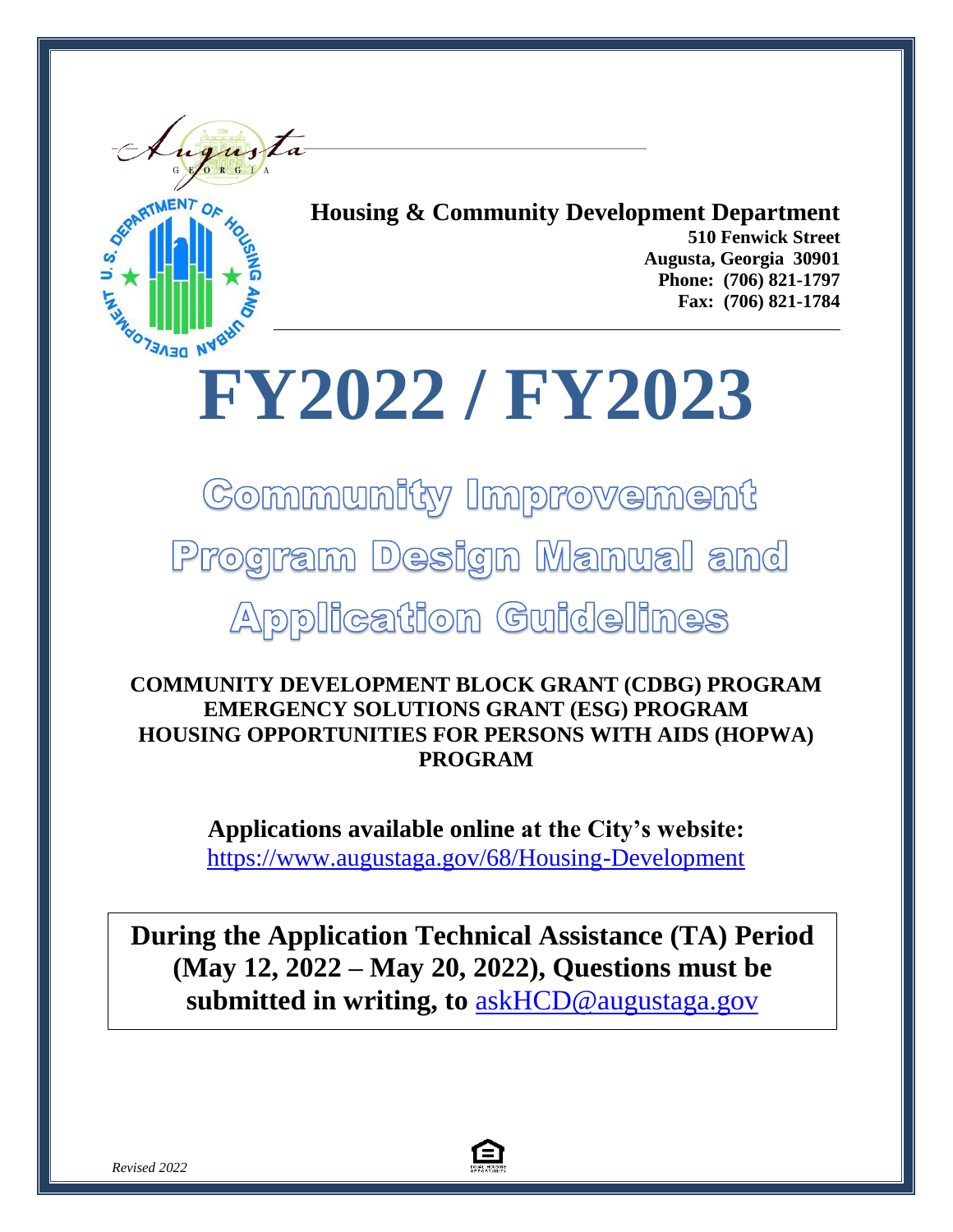### **Executive Summary**

Augusta, Georgia is an Entitlement Jurisdiction designated by the U.S. Department of Housing and Urban Development (HUD) to receive formula-based housing and community development funding allocations each year. The Augusta Housing and Community Development (AHCD) Department is in the process of planning for the development of the City's FY2022 and FY2023 Action Plan (AP), which are subcomponents of Augusta's 5-year Consolidated Plan (CP) covering Fiscal Years 2020 through Year 2024. The AP is a prerequisite to funding for the Community Development Block Grant (CDBG), HOME Investment Partnerships (HOME), Emergency Solutions Grant (ESG) and Housing Opportunities for Persons with AIDS (HOPWA) programs.

Each year (2020-2024), an Action Plan must be developed that describes the specific projects and activities that the City will undertake to address the priority needs identified in its 5-year CP. To develop the Action Plan, the City is required by the CDBG law to conduct public hearings so that the public can express its views, convey their housing and community development needs and have the local government respond to proposals for the use of Federal funds. In compliance with the law, the Augusta Housing and Community Development Department will conduct two (2) public hearings. The *first* public hearing will be held at the beginning of the development of the Action Plan and a *second* public hearing will be held once the Proposed Action Plan has been approved by Commission.



For Year 2022 / 2023, the City anticipates receiving and having available a total of \$3,972,372.00 as outlined below:

| Program      | Estimated<br><b>Entitlement Allocation</b><br>S's | Program Income<br>S's | Total<br>S's |
|--------------|---------------------------------------------------|-----------------------|--------------|
| <b>CDBG</b>  | 1,759,535.00                                      | 150,000.00            | 1,909,535.00 |
| <b>ESG</b>   | 153,836                                           |                       | 153,836.00   |
| <b>HOME</b>  | 961,067                                           | 235,000.00            | 1,196,067.00 |
| <b>HOPWA</b> | 1,041,827.00                                      |                       | 1,041,827.00 |
| Total        | 4,301,265.00                                      | 385,000.00            | 4,301,265.00 |

Funding provided by the US Dept. of Housing and Urban Development – IF Congress Approves FY2022 / 2023 HUD 2

funds.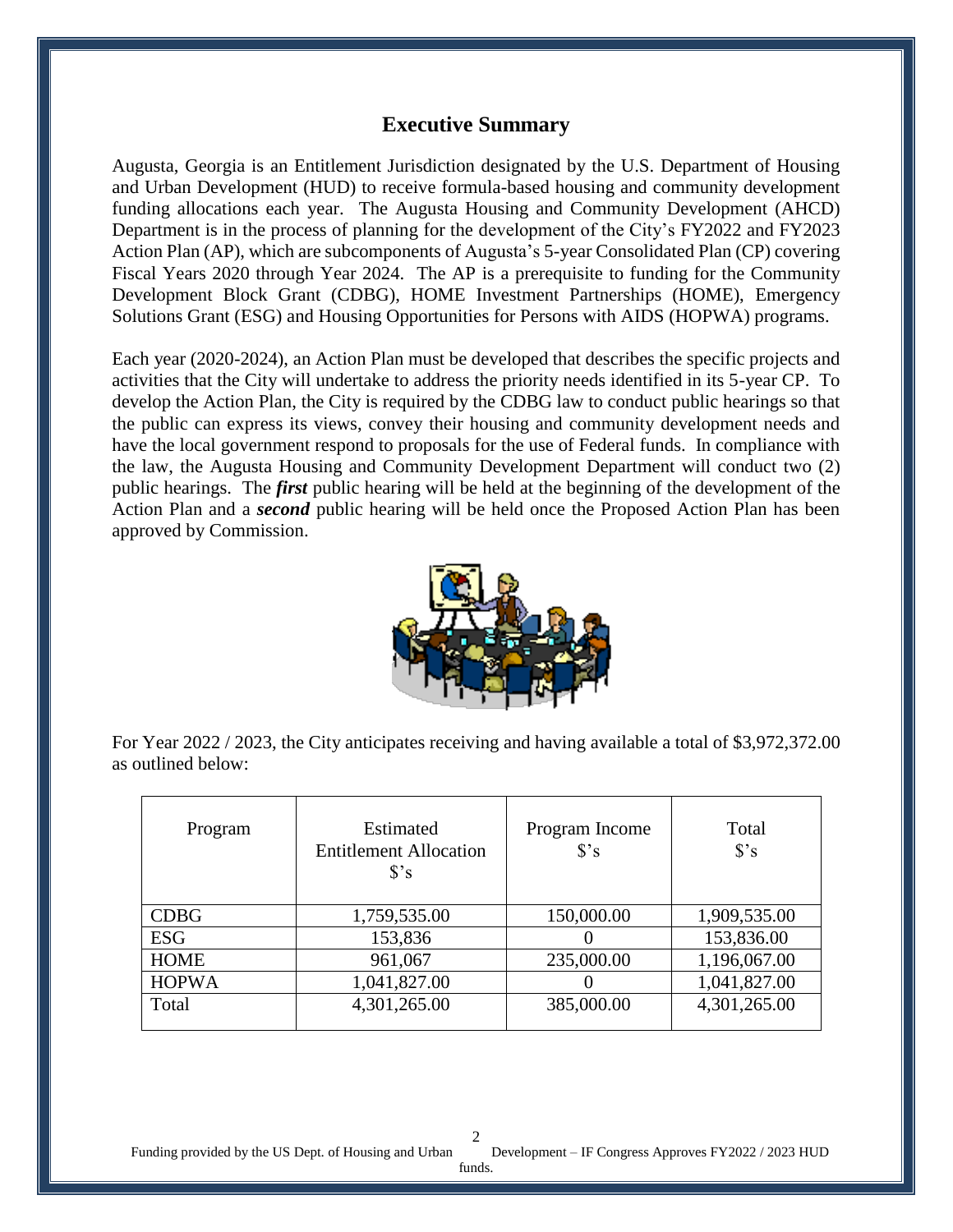### **PRE-QUALIFICATION CRITERIA FOR SUBMITTING AN APPLICATION**

To apply for CDBG, ESG, HOME and HOPWA funds, Project Sponsors/Applicants must meet the following criteria at the time of Application:

- Must have attained status as a  $501(c)(3)$  non-profit agency for at least 12 months; and Have 12 months of operating experience. Or, 24 months experience operating under another organization or entity that has this designation.
- **Must be registered and licensed as required to do business in the State of Georgia at the** time of application. This includes having a current Augusta, GA Business License.
- **Must provide with the application a financial statement covering the past 12-month period.** If the organization's annual income exceeds \$500,000, an independent audit covering this period must be submitted.
- If Awarded, Agency must submit copy of written financial management procedures, including policies/procedures for (a) managing and tracking cash receipts/disbursements, (b) budgeting, (c) purchasing or procurement and (d) program income.

For agencies currently receiving CDBG, ESG, HOME and/or HOPWA funds, the agency must be in compliance with all terms and conditions of its previous years' contract agreement and must not have had any outstanding HUD or City monitoring findings. Additionally, Applicants who are current recipients of HCD's CDBG funding must demonstrate a "quantifiable increase" in services over their current performance outcomes.

### **Mandatory Application Workshop**

### **May 12, 2022 10:00 A.M. Live on Zoom Registration is Required**

 $\mathcal{R}_{\mathcal{I}}$ 

Applications will be available online at the City's website: <https://www.augustaga.gov/68/Housing-Development>

**During the Application Technical Assistance (TA) Period (May 12, 2022 – May 20, 2022), Questions must be submitted in writing, to** [askHCD@augustaga.gov](mailto:askHCD@augustaga.gov)

## **IMPORTANT! It is** *MANDATORY* **that all potential applicants attend the Application Workshop.**

Funding provided by the US Dept. of Housing and Urban Development – IF Congress Approves FY2022 / 2023 HUD

funds. 3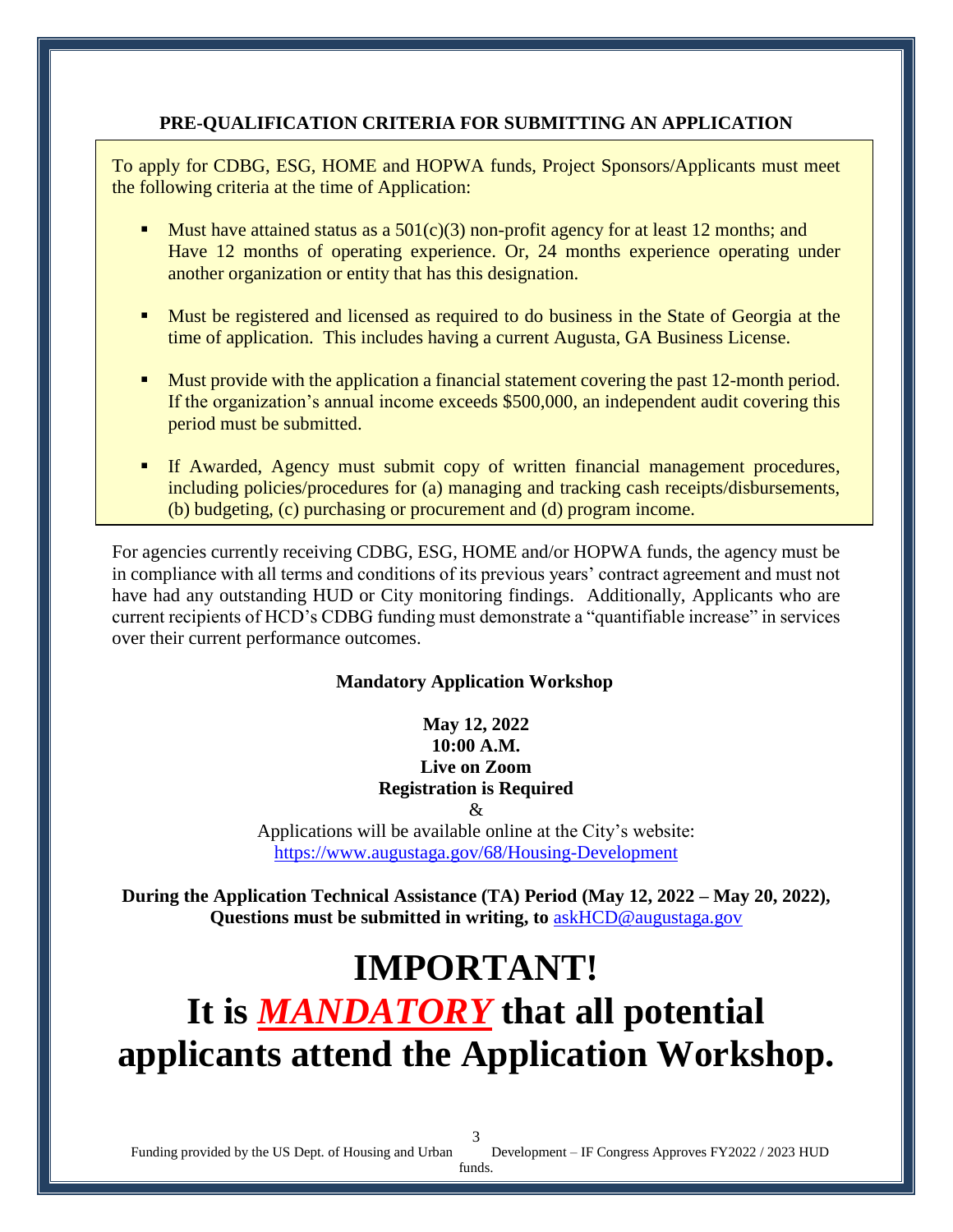

### **I. PROGRAM DESIGN**

### **COMMUNITY DEVELOPMENT BLOCK GRANT (CDBG) PROGRAM**

### **Note: Applications are only being accepted for FY2023 CDBG Public Service Grants. These grants will have a contract term for awarded agencies of January 1, 2023 to December 31, 2023. There will be no FY2022 CDBG Public Service grants awarded through this competition.**

The Community Development Block Grant Program was authorized as a result of Title I of the Housing and Community Development Act of 1974, as amended. This program provides the City of Augusta and other local governments with the opportunity to develop viable communities by funding activities that provide decent housing, a suitable living environment, and by expanding economic opportunities, principally for low- and moderate-income persons. Funds are awarded to carry out a wide range of community development activities directed toward neighborhood revitalization, economic development and the provision of improved community facilities and services. The program is administered and funded through the U.S. Department of Housing and Urban Development which makes available annual allocations to local participating jurisdictions to carry out the purposes and objectives of the Program.

### **A. What are the National Objectives of the CDBG Program?**

CDBG funding is restricted to activities that meet one of three primary national objectives:

1. To benefit low- and moderate-income persons: Either Projects under this objective must directly or primarily benefit low- and moderate-income Augusta residents (as defined by Section 8 Income Guidelines; see below) or serve low- and moderate-income areas of the City.

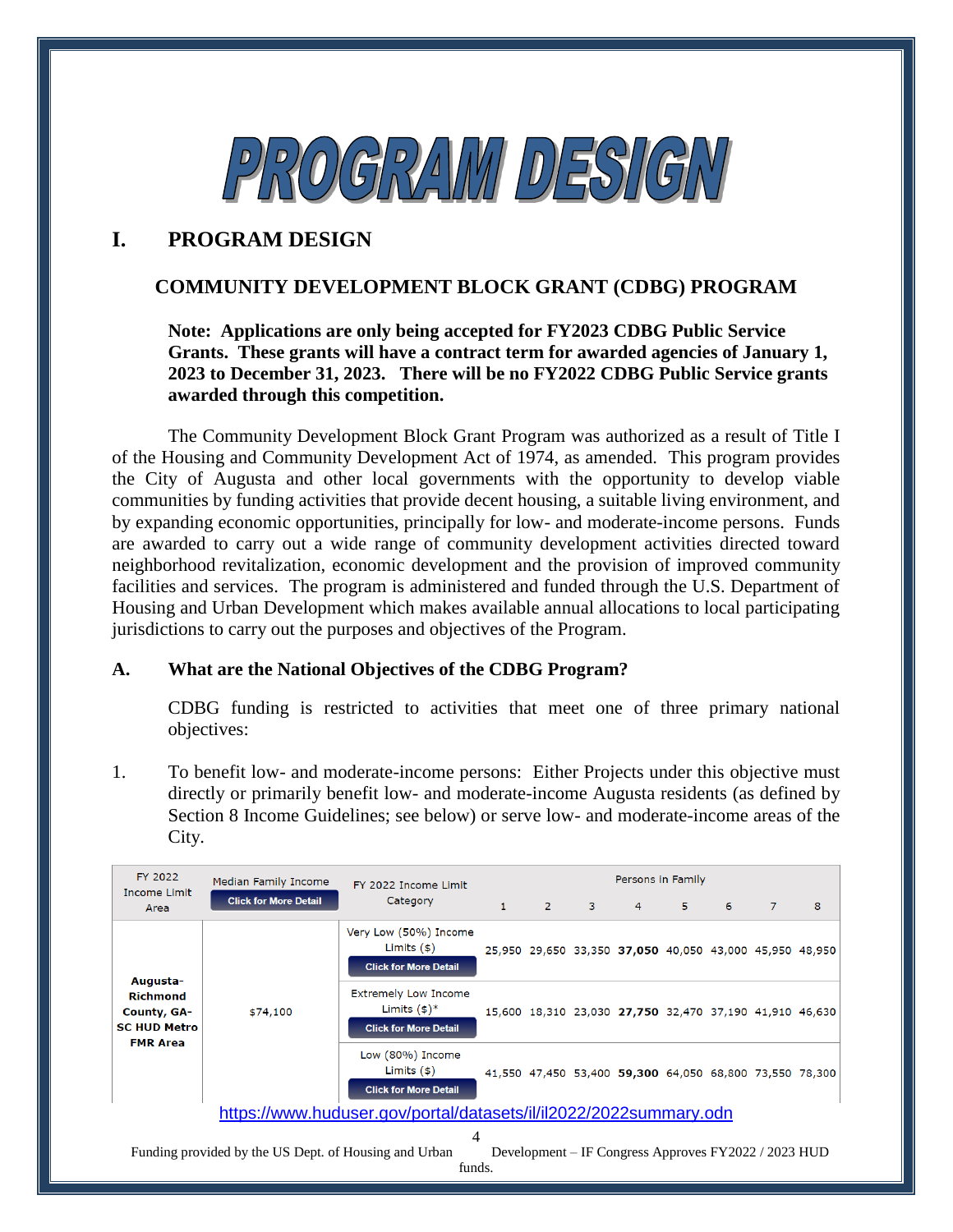- 2. To eliminate slums and blight by directly addressing these conditions in individual facilities or areas. For a project to meet this objective, it must be designed to address the conditions causing the slums and blight. Generally, areas of slums and blight are determined by the City, though activities designed to remove a specific blighting condition can be considered. The City's designated slum/blight area is bounded by: (North) Savannah River; (East) East Boundary (South) Laney-Walker Boulevard (West) 15th Street.
- 3. To meet urgent needs (serious and immediate threat to the health and welfare of the community). This category is rarely used because CDBG funding cannot be made available quickly and serious health and safety concerns must be addressed promptly. Therefore, the City is not soliciting proposals for this category.

### **B. What Activities Are Eligible for CDBG Funding?**

Some of the specific projects that can be carried out with Block Grant funds include the following:

- 1. Acquisition of real property
- 2. Disposition of real property acquired with CDBG funds
- 3. Acquisition, construction, or renovation of public or private facilities, e.g. parks, sewers, neighborhood centers and street improvements
- 4. Demolition and clearance
- 5. Social services and job training and placement activities (Federal regulations restrict funding in this category to no more than 15% of the City's entitlement plus program income from the previous year.)
- 6. Interim assistance (snow removal, special clean-up, etc.) in emergency conditions
- 7. Completion of urban renewal activities (included in approved U.R. plans)
- 8. Relocation payments and assistance
- 9. Improvements needed to remove architectural barriers for persons with disabilities
- 10. Acquisition, construction, installation of utility lines and facilities
- 11. Assistance with housing constructed or rehabilitated under the Housing Development Grant or Rental Rehabilitation programs
- 12. Rehabilitation of private or public residential units, including:
	- a. Acquisition for the purpose of rehabilitation;
	- b. Funding labor and/or materials;
	- c. Refinancing existing debt in conjunction with rehabilitation;
	- d. Improving energy and water conservation;
	- e. Connecting housing units to water or sewer lines; and
	- f. Providing support services such as counseling, work write-up, loan processing, inspections;
- 13. New construction of residential rental property for low-income households
- 14. Assistance to micro-enterprises
- 15. Code enforcement
- 16. Preservation or restoration of historic properties
- 17. Renovation of closed school buildings for eligible reuse
- 18. Special Economic Development activities which provide:
	- a. Commercial or industrial improvements carried out by grantee or non-profit sub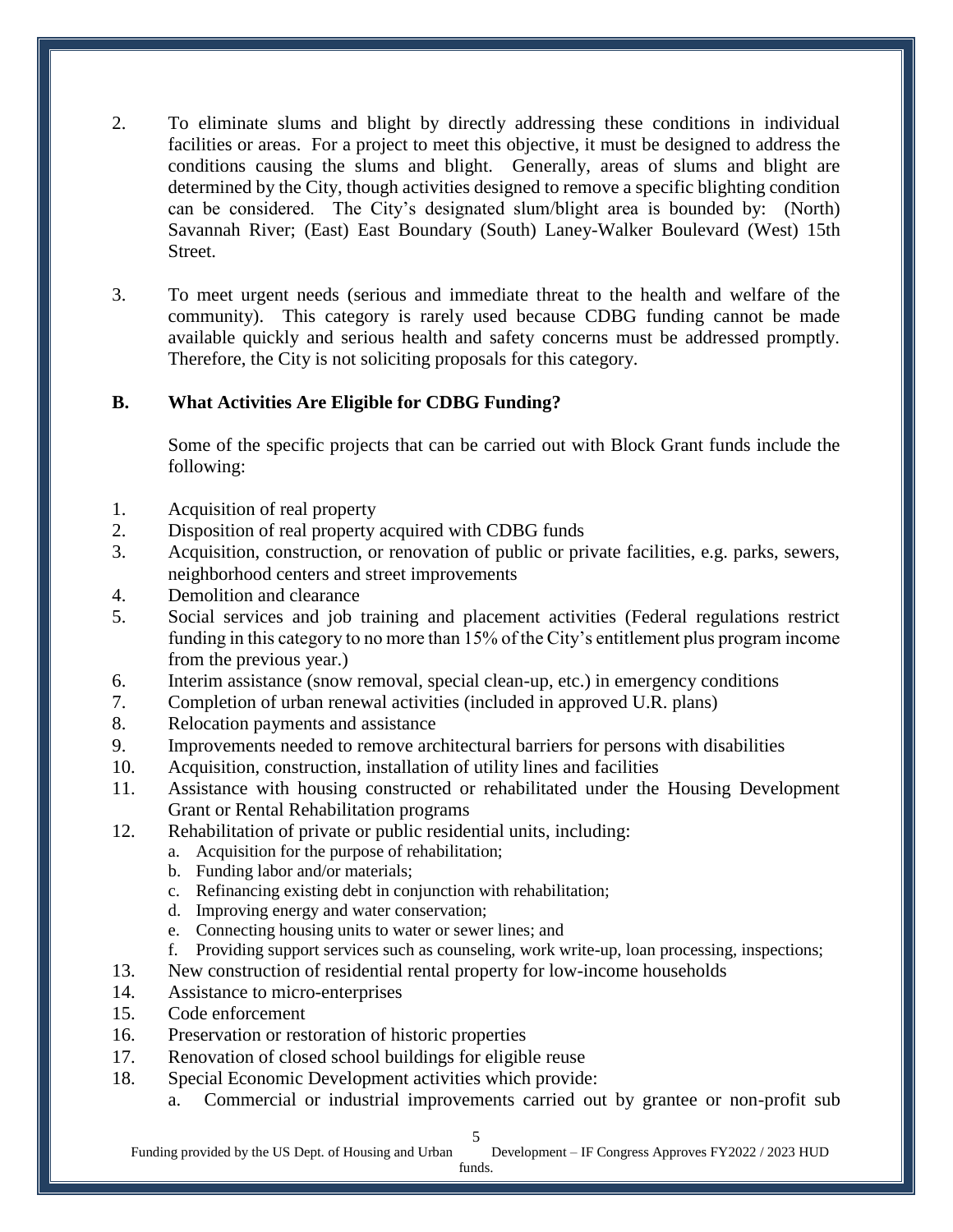recipient including acquisition, construction, reconstruction, or construction of commercial or industrial buildings, structures and other real property equipment and improvements; or

- b. Assistance to private for-profit entities for any activity determined to be "appropriate" to carry out an economic development project that: 1) creates or retains jobs for lowand moderate-income persons; 2) creates or retains businesses owned by community residents; 3) assists businesses that provide goods or services needed by and affordable to low- and moderate-income residents; or 4) provides technical assistance to promote such activities.
- 19. Special activities by a Community Based Development Organization (CBDO) for the purpose of providing neighborhood revitalization, community economic development, or energy conservation. Activities carried out by the following types of organizations:
	- a. Neighborhood-based non-profit organizations
	- b. Section 301 (d) Small Business Investment Companies
	- c. Community Housing Development Corporations (CHDOs)
- 20. Planning, management and program administration activities, including fair housing

Certain types of projects are ineligible for assistance from the CDBG program. The following types of activities generally are ineligible:

- 1. Construction of or improvements to general government buildings and schools.
- 2. New Construction Activities, except for those carried out by a certified Community Development Based Organization (CDBO).
- 3. Routine operation, maintenance and repair activities for public facilities and services.
- 4. Assistance to churches or church-affiliated organizations are not eligible, unless a clear separation of purpose, mission and organizational relationship can be established between the church and CDBG-funded projects.
- 5. Any costs already incurred by an organization prior to receiving a signed agreement from the City.

### **C. What are the Limitations on the use of CDBG Funds for Augusta, GA?**

- 1. Solicitation through application is available for CDBG Public Service activities only.
- 2. Grant funds must be used for activities primarily benefiting low- and moderate-income households. *CDBG Public Service must serve at least 75% low-and moderate-income households.* The intention is for the maximum impact to low-and moderate-income households / residents be provided through CDBG Public Service-funded programs, and applications with 100% benefit to low- and moderate-income residents will be given preference / priority.
- 3. No more than 15% of the total amount of Augusta's current CDBG grant plus prior year program income can be spent on CDBG "public services", which includes social services and job training programs. This is referred to by HUD as the CDBG Public Service Cap.
- 4. No more than 20% of the grant can be spent on program administration costs, which includes planning, management and technical assistance to citizens, and fair housing programs provided by the City of Augusta, GA.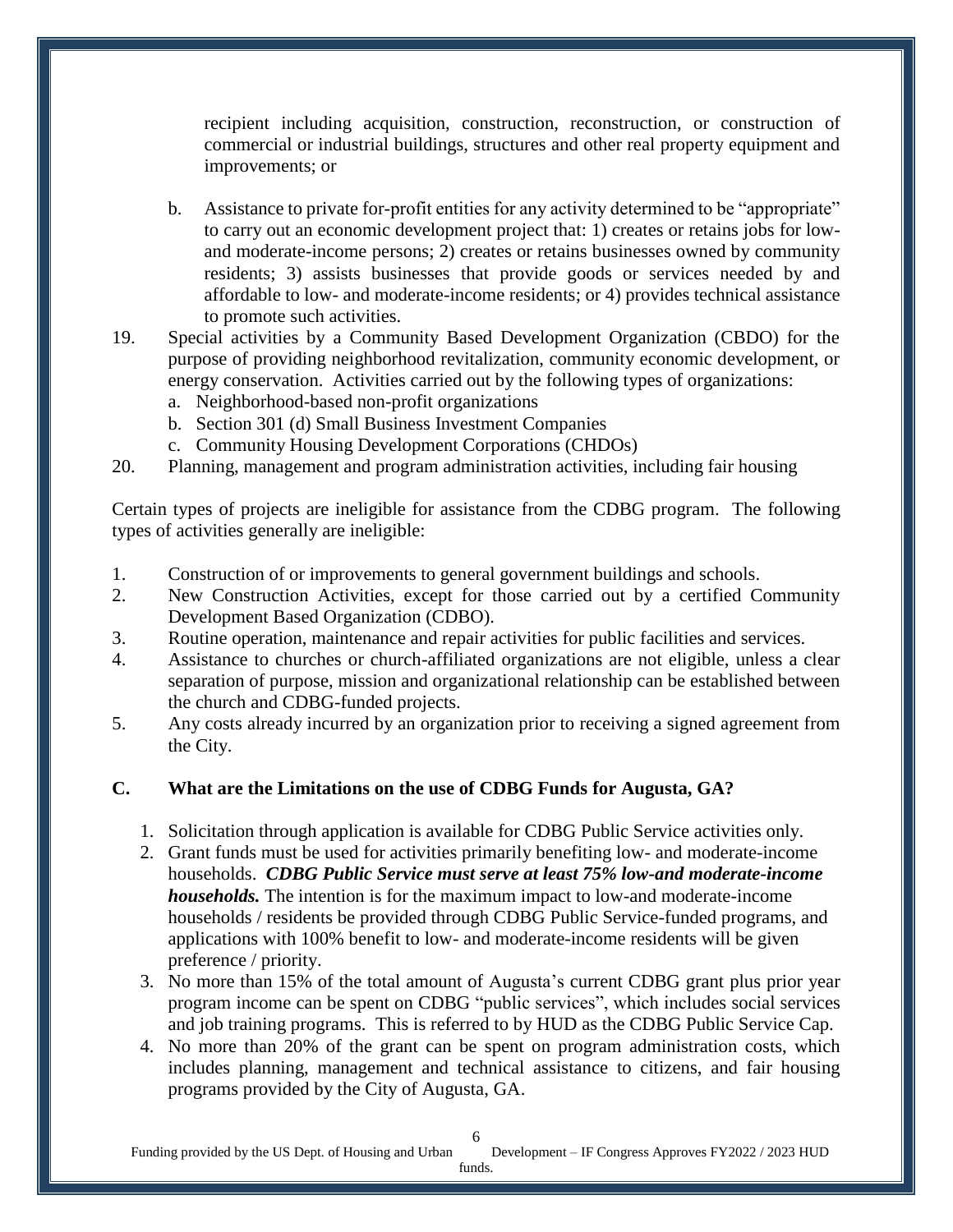### **D. Eligible Project Sponsors / Applicants**

Proposals will be accepted from local  $501(c)(3)$  non-profit corporations, local Community Housing Development Organizations (CHDO), Community Based Development Organizations (CBDO) and governmental agencies.

### **E. What are the Funding Priorities?**

For the CDBG Program grant funds are to be reimbursed for eligible expenditures, proposals will be accepted for the following activities:

| Activity                                                                                                                                                                                                                                                                                                                                                                                                                                                                            | Maximum Grant Award To Individual<br>Sub-recipient/Agency/Project |
|-------------------------------------------------------------------------------------------------------------------------------------------------------------------------------------------------------------------------------------------------------------------------------------------------------------------------------------------------------------------------------------------------------------------------------------------------------------------------------------|-------------------------------------------------------------------|
| <b>Public Services</b>                                                                                                                                                                                                                                                                                                                                                                                                                                                              | $$40,000$ per project                                             |
| Services for the Homeless include case<br>management, job training/placement, mental<br>health care, housing placement $\&$<br>transportation.<br>Services for low- and moderate-income persons<br>include services for Seniors, Youth, Victims of<br>Domestic Violence, the Handicapped and<br>persons with HIV/AIDS. Services include child<br>care, Employment Training, Transportation,<br>substance abuse counseling, housing<br>counseling, legal services & Crime Awareness. |                                                                   |
| $GDDQD1'$ $A$ $A$ $A$ $I$ $I$<br><b>D</b>                                                                                                                                                                                                                                                                                                                                                                                                                                           | .<br>$\cdots$<br>$1 \cdot 1 \cdot \cdot$                          |

For CDBG Public Service Grants, HCD recommends that Applicants consider isolating or focusing their proposed Eligible Expenses to Staffing Costs directly related to the delivery of service in support of the Program they are applying to fund. This is the easiest Eligible Expense to Document, Reimburse and Monitor, and facilitates the easiest Grant Performance for the sub-recipient throughout the Grant Term.

**\*\*\* Applicant should provide documentation showing evidence to the extent and firmness of commitments to complete proposed project/programs in a timely manner. CDBG funds should NOT be the sole source of funds for the proposed projects/programs. If no other funding sources are presented in application to support a Program applying for funding, HCD reserves the right to reject that application for lack of sustainability independent of HUD funds.** 

**Federal funds will not be used to supplant, or replace, other funding sources.** 

### **F. What are the Geographic Areas Covered by CDBG?**

1. For Low- and Moderate-Income Benefit: Activities such as individual housing rehabilitation, job training or social services, which provide services directly to a low- or moderate-income person or households, can occur anywhere in the City of Augusta.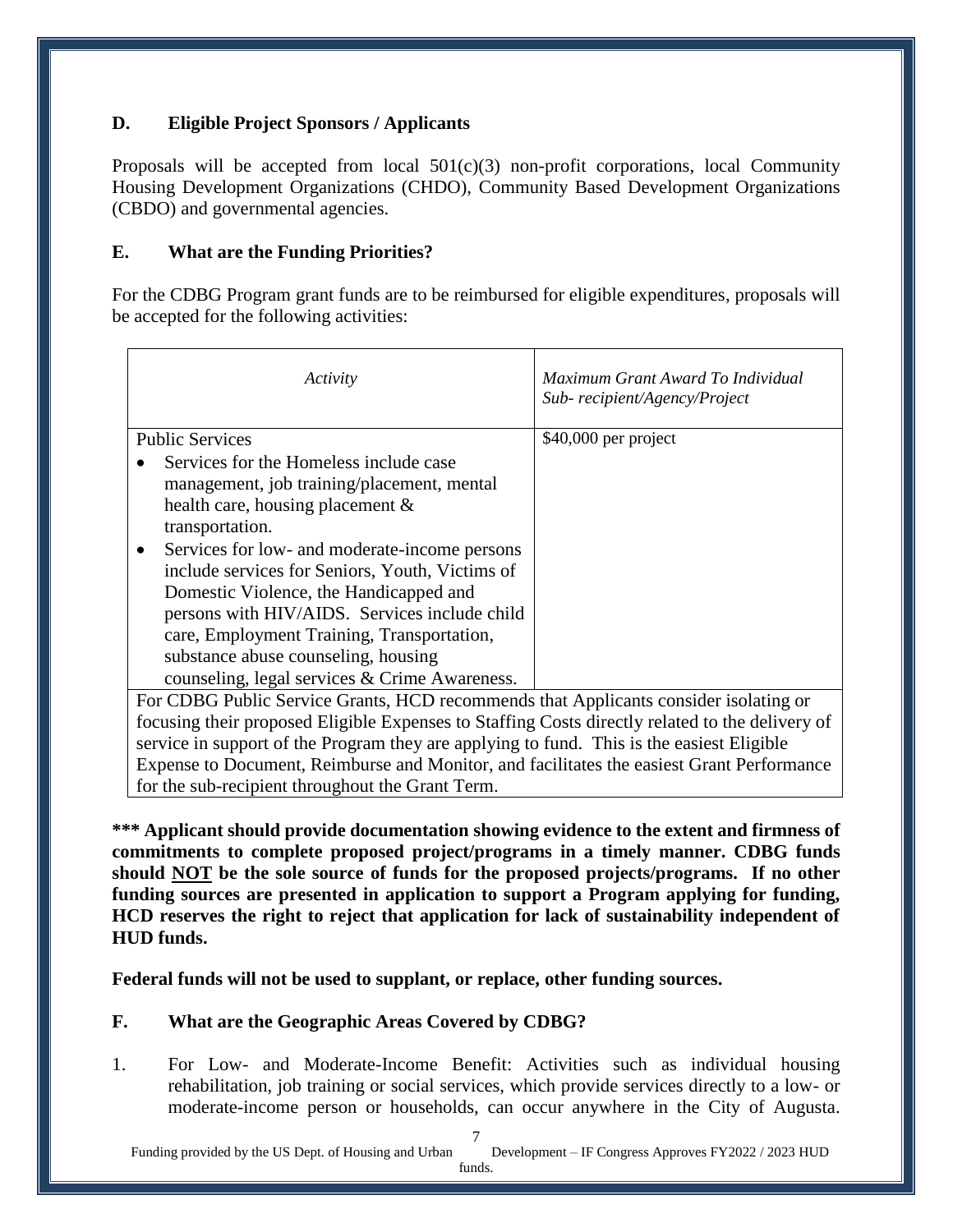Activities such as a new park, which provide benefits to a neighborhood or other geographic area, rather than to individuals, are targeted to areas in which 51% of the population has incomes at or below 80% of the Augusta median income in accordance with the year 2010 Census. Eligible areas meeting this criteria are located in the following census tracts:

| <b>Entire Area of Census Tracts</b>    | <b>Portions of Census Tracts</b>           |
|----------------------------------------|--------------------------------------------|
| 3, 4, 6, 7, 8, 9, 13, 14, 15, 103, 104 | $\vert$ 1, 2, 10, 16, 102, 103, 105, 106 & |
|                                        | 1107                                       |

2. For Slum and Blight Removal: A project can eliminate specific blighting conditions at a single building or site or in the City's approved slum/blight area: (N) Savannah River; (E) East Boundary (S) Laney-Walker Boulevard (W) 15th Street.

### **END OF CDBG SECTION**

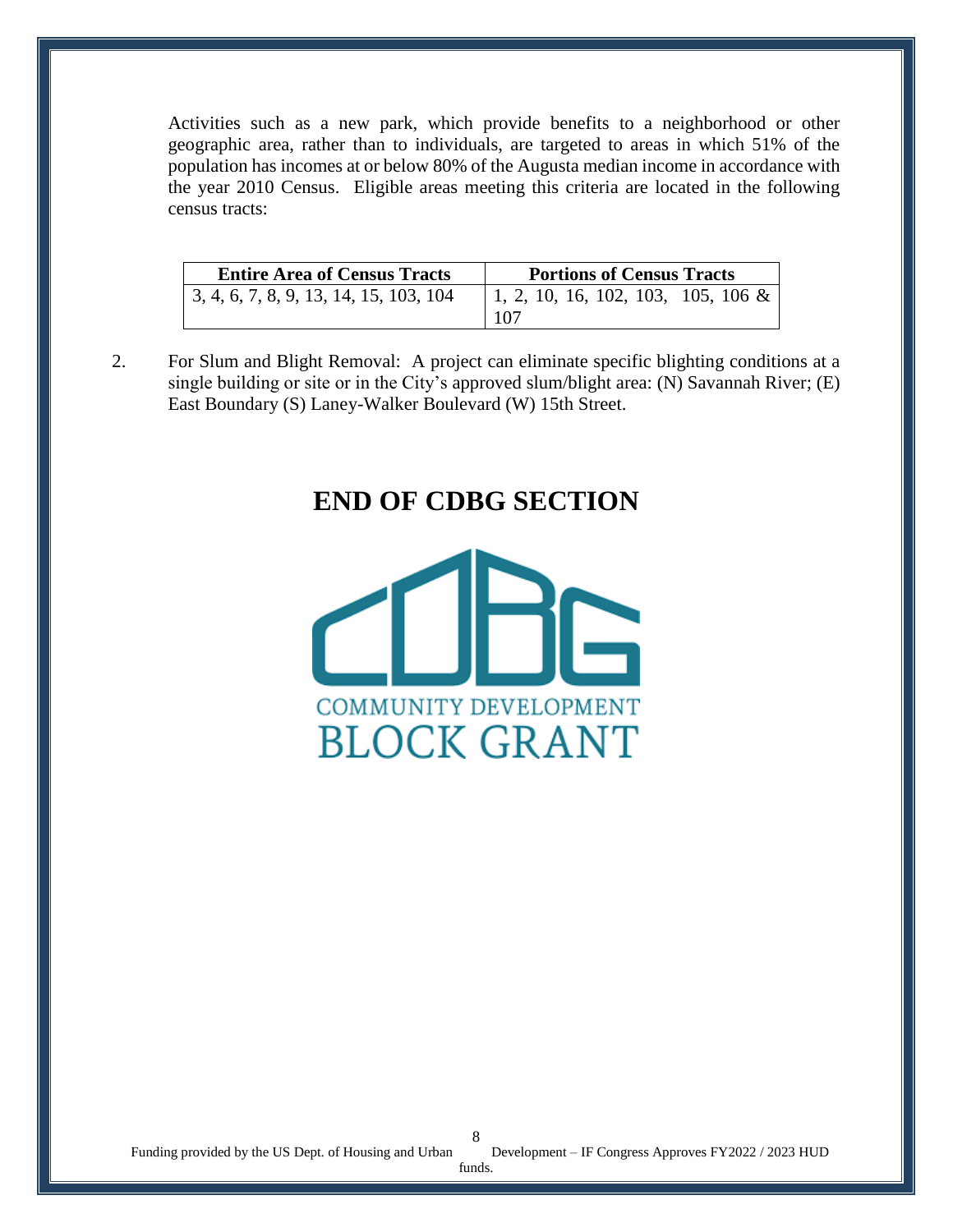### **EMERGENCY SOLUTIONS GRANT (ESG) PROGRAM**

The Homeless Emergency Assistance and Rapid Transition to Housing Act of 2009 (HEARTH Act), enacted into law on May 20, 2009, under the McKinney-Vento Homeless Assistance Act, revises the Emergency Shelter Grants (ESG) Program and renames the program the Emergency Solutions Grants (HESG) Program. This program enhances the Continuum of Care planning process as well as the coordinated response to addressing the needs of homeless individuals and families. The City of Augusta anticipates receiving approximately \$153,836.00 in ESG funds for fiscal year 2022 / 2023.

### **A. What are the Objectives of the ESG Program?**

The objectives of the ESG program are to: (1) engage homeless individuals and families living on the street; (2) improve the number and quality of emergency shelters for homeless individuals and families; (3) help operate these shelters; (4) provide essential services to shelter residents, (5) rapidly re-house homeless individuals and families, and (6) prevent families and individuals from becoming homeless.

### **B. What Are the Eligible Program Activities available for funding?**

### **1. Street Outreach**

Essential Services related to reaching out to unsheltered homeless individuals and families, connecting them with emergency shelter, housing, or critical services, and providing them with urgent, non-facility-based care.

*Eligible costs include engagement, case management, emergency health and mental health services, and transportation.*

**Note: The eligible costs for street outreach activities differ from the eligible costs for essential services related to emergency shelter, as they are limited to those necessary to provide emergency care on the street***.*

**Note: Outreach Services are available under the FY2022 ESG Applications only under the Street Outreach funding component.** 

### **2. Emergency Shelter**

- $\triangleright$  Major Rehabilitation, Conversion, or Renovation of a building to serve as a homeless shelter. Site must serve homeless persons for at least 3 - 10 years, depending on the type of renovation and the value of the building.
	- $\triangleright$  For major rehabilitation, if the rehabilitation cost of an emergency shelter exceeds 75% of the value of the building before rehabilitation, the minimum period of use is 10 years.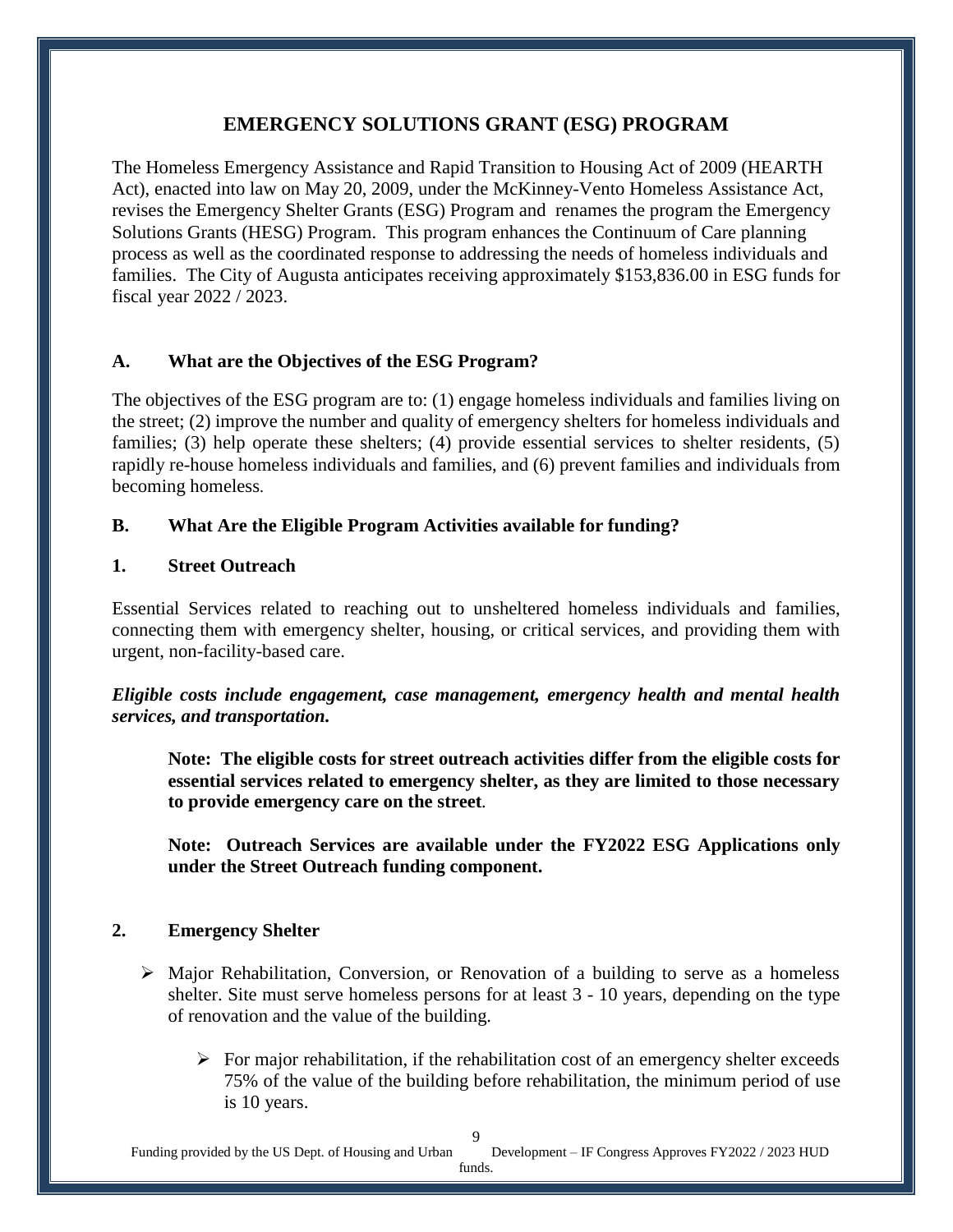- $\triangleright$  For conversion, if the cost to convert a building into an emergency shelter exceeds 75% of the value of the building after conversion, the minimum period of use is 10 years.
- $\triangleright$  For renovations other than major rehabilitation or conversion, the minimum period of use is 3 years.

Note: Property acquisition and new construction are ineligible ESG activities.

**Note: FY2022 ESG Applications are limited to Day Shelter services under the Emergency Shelter funding component.** 

**FY2023 ESG Applications are limited to Overnight Emergency Shelter services under the Emergency Shelter funding component.** 

**Eligible expenses for both project types are the same, and applicants must have documented history of providing the service type for which they are applying.**

Eligible expenses for Emergency Shelter under the ESG program include the following two categories of expenses:

- *Essential Services* such as case management, childcare, education services, employment assistance and job training, outpatient health services, legal services, life skills training, mental health services, substance abuse treatment services, transportation, and services for special populations.
- *Shelter Operations*, including maintenance, rent, repair, security, fuel, equipment, insurance, utilities, relocation, and furnishings.

### **3. Homelessness Prevention**

Housing relocation and stabilization services and short- and/or medium-term rental assistance as necessary to prevent the individual or family from becoming homeless if:

- Annual income of the individual or family is below 30 percent of median family income
- Assistance is necessary to help program participants regain stability in their current permanent housing or move into other permanent housing and achieve stability in that housing.

*Eligible costs include past due rents, utility arrearage payments, housing stability case management, landlord-tenant mediation, tenant legal services, and credit repair.*

**Note: Augusta is not soliciting for Homelessness Prevention services during the FY2022 and FY2023 AAP funding cycles due to Augusta's provision of Emergency Rental Assistance from the American Rescue Plan.**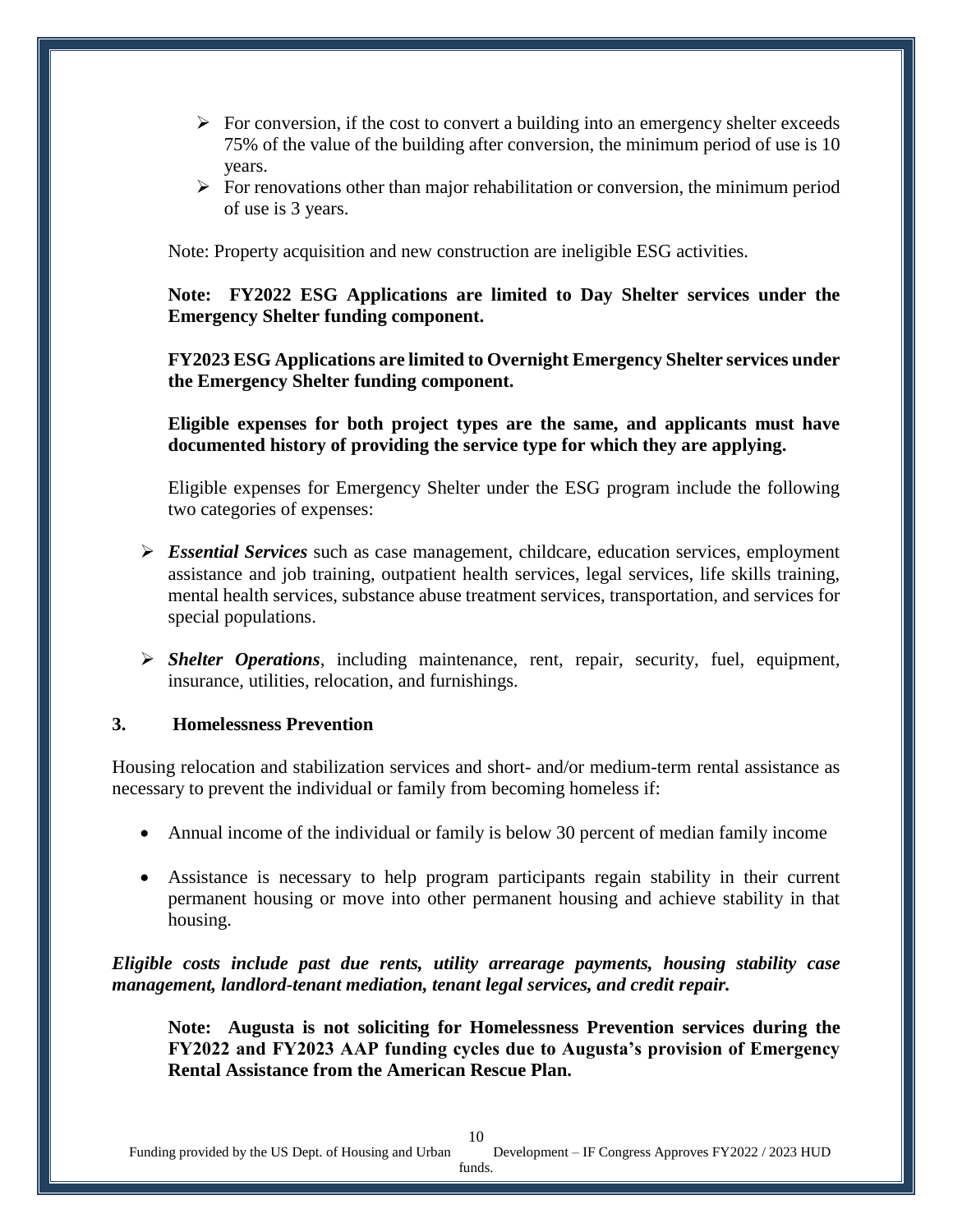### **4. Rapid Re-Housing**

Housing relocation and stabilization services and short-and/or medium-term rental assistance, as necessary, to help individuals or families living in shelters or in places not meant for human habitation move as quickly as possible into permanent housing and achieve stability in that housing.

*Eligible costs also include utilities, rental application fees, security deposits, first month's rent, utility deposits and payments, moving costs, housing search and placement, housing stability case management, landlord-tenant mediation, tenant legal services, and credit repair. Programs can offer up to 6 months of additional rental support, based on the applicants' Program Policy and capacity to deliver such services.* 

### **5. Data Collection (HMIS)**

Grant funds may be used for the costs of participating in an existing HMIS of the Continuum of Care where the project is located. No HMIS only applications will be accepted under this ESG funding opportunity. The City of Augusta covers the participation fees for all registered User Agencies in Augusta, GA. Justification for any additional costs would require distinction to how the cost is necessary to the fulfillment of the obligations of the service that awarded agencies will be providing.

### **6. Administration**

Up to 7.5 percent of the City of Augusta's allocation can be used for general management, oversight, coordination, and reporting on the program. These funds are utilized by the City of Augusta to operate the ESG Program on behalf of the community.

### **C. What are the Limitations on the use of ESG Funds?**

- 1. No more than 60% of the annual ESG grant may be used for street outreach and emergency shelter activities. Subsequently, there is no cap on the percentage of funds that may be allocated by the City of Augusta for Rapid Rehousing and Homelessness Prevention activities.
- 2. Grant administration expenses are limited to 7.5% of the grant.

### **D. What are the Matching Fund Requirements?**

Each agency must match the funding provided by the City of Augusta with an equal amount of funds from cash or the following in-kind sources: new staff or volunteer time, the donation of materials and buildings or the value of any lease on a building.

In calculating the amount of matching funds, there may be included the fair market value of any donated material or building including the value of any lease on a building. Additionally, any salary paid to staff of the agency or to any nonprofit recipient in carrying out the emergency solutions program; and the time and services contributed by volunteers to carry out the ESGfunded program, determined at the rate of \$10 per hour.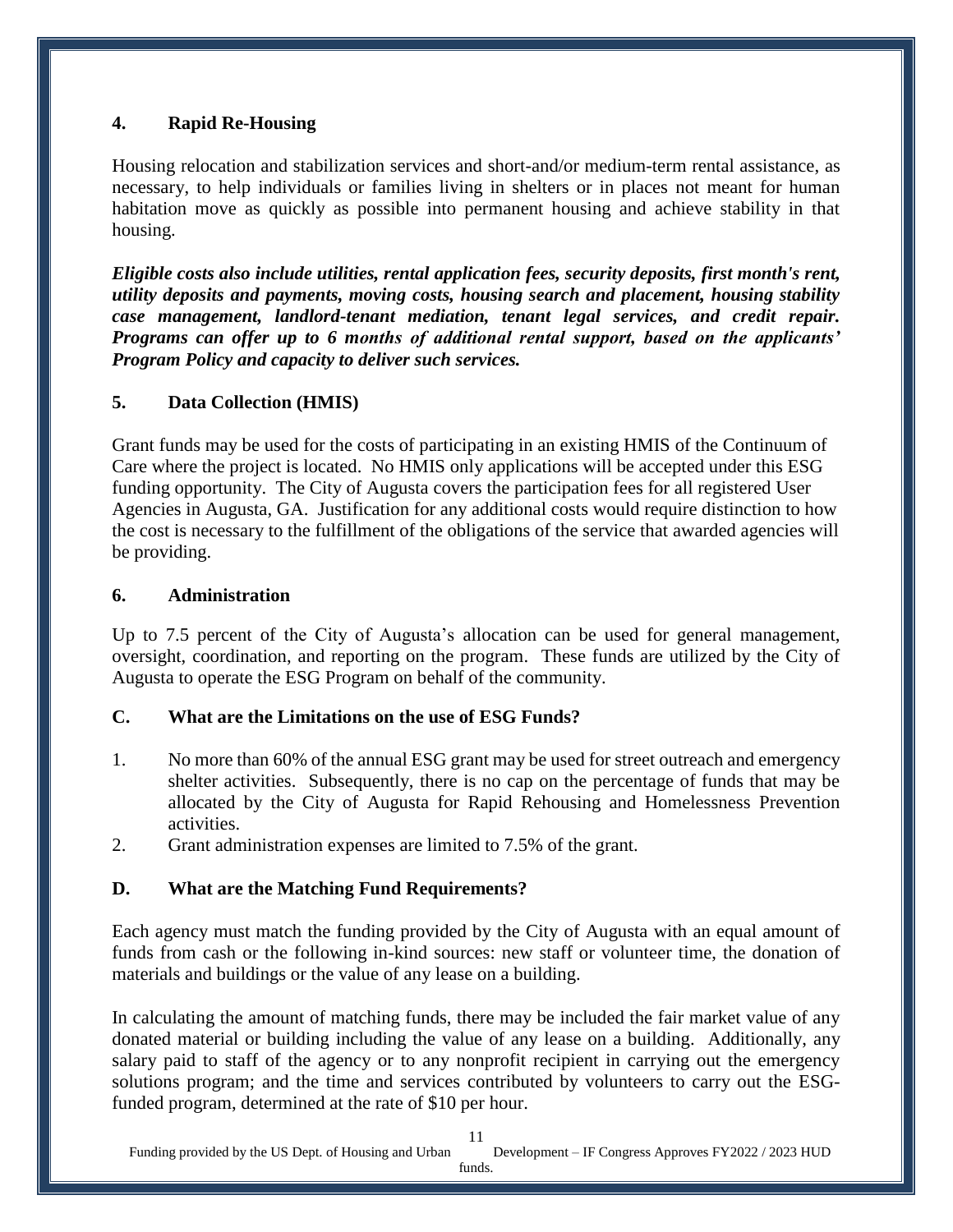Funds used to match a previous ESG grant may not be used to match a subsequent grant award. Other HUD Federal Awards, such as CoC Funds, can also not serve as match for ESG funds.

#### **E. Eligible Project Sponsors**

Proposals will be accepted from non-profit homeless agencies.

### **F. What are the Funding Priorities?**

| Activity                 |                                                           | Maximum Grant Award To<br>Sub-recipient/Agency        |
|--------------------------|-----------------------------------------------------------|-------------------------------------------------------|
| $\blacksquare$           | Major Rehabilitation                                      |                                                       |
| п                        | Conversion                                                | Maximum award limited to:                             |
| п                        | Renovations other than major rehabilitation or conversion | \$30,000 per project - This                           |
|                          | (Applicant must own property)                             | may be exceeded to address                            |
| $\blacksquare$           | <b>Essential Services</b>                                 | rapid re-housing and/or                               |
| <b>Rental Assistance</b> |                                                           | homeless prevention activities<br>only. Final funding |
| п                        | <b>Stabilization Services</b>                             | determinations are made by                            |
|                          | <b>D</b> perations                                        | the HCD Director                                      |

### **G. What are the Geographic Areas Covered by ESG?**

This is a citywide program covering the entire Augusta-Richmond County jurisdiction.

### **End of ESG Section**

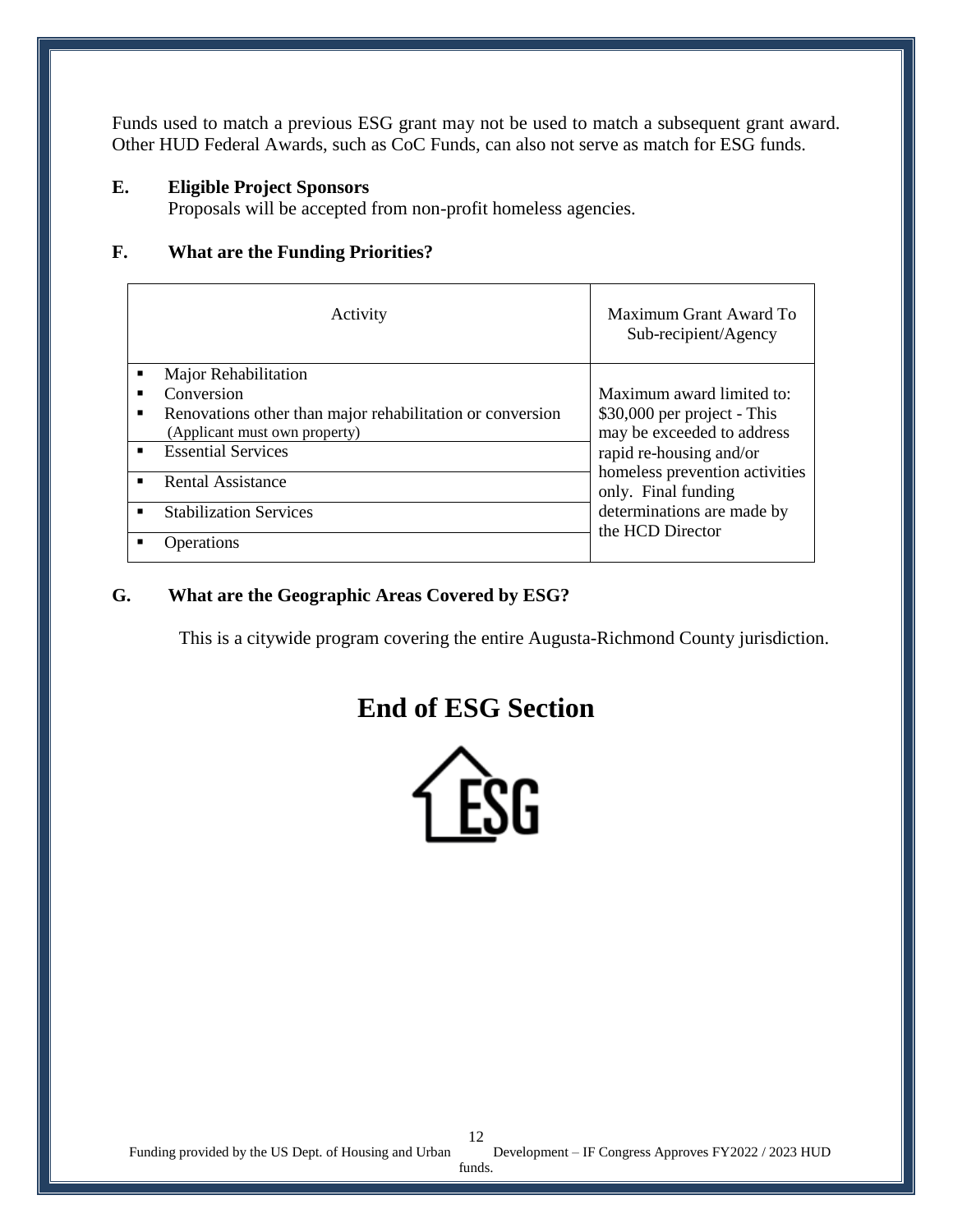### **HOME INVESTMENT PARTNERSHIPS PROGRAM**

The HOME Program enables the City of Augusta to provide more housing affordable to LM persons. This program is authorized under Title II of the Cranston-Gonzalez National Affordable Housing Act, as amended and funded by the U.S. Department of Housing and Urban Development (HUD).

HOME funds must be matched by non-federal resources.

### **A. What are the Objectives of the HOME Program?**

- 1. Provide decent affordable housing to lower-income households
- 2. Expand the capacity of nonprofit housing providers
- 3. Strengthen the ability of local governments to provide housing
- 4. Leverage private-sector participation.

### **B. What Activities Are Eligible for HOME Funding?**

- 1. Housing Rehabilitation
- 2. New Construction & Reconstruction
- 3. Tenant-Based Rental Assistance
- 4. Assistance to first-time homebuyers

### **C. What are the Limitations on the use of HOME Funds?**

- 1. At least 15% must be reserved for Community Housing Development Organizations (CHDO's).
- 2. Up to 5% can be used for CHDO operating costs.
- 3. Up to 10% can be used by the City of Augusta for Administrative Costs.

### **D. What are the Matching Fund Requirements?**

Each jurisdiction incurs a 25% matching obligation for HOME funds it expends. Matching contributions must be:

- Cash from non-Federal sources
- > Forbearance of State and Local Taxes, Charges or Fees
- $\triangleright$  Value of Donated Real Property
- $\triangleright$  Required infrastructure
- $\triangleright$  Site preparation, Construction Materials, donated labor
- Bond Financing
- $\triangleright$  Value of Sweat Equity
- $\triangleright$  Direct cost of homebuyer counseling services provided to families that acquire properties with HOME funds
- $\triangleright$  Direct cost of supportive services provided to families residing in HOME-assisted units

### **End of HOME Section**

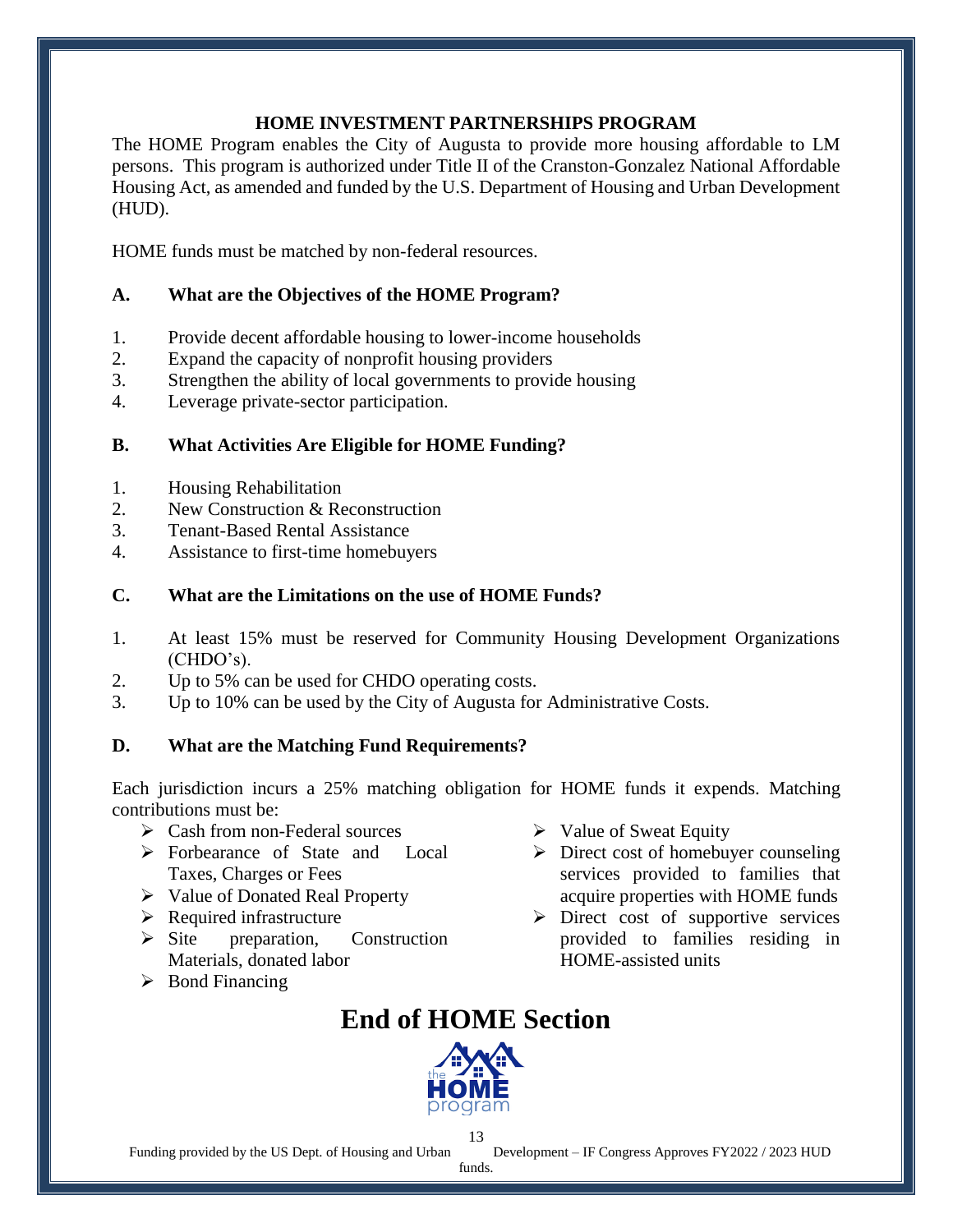### **HOUSING OPPORTUNITIES FOR PERSONS WITH AIDS (HOPWA) PROGRAM**

The HOPWA Program was created through the National Affordable Housing Act of 1990, authorized by the AIDS Housing Opportunity Act of 1992 and is administered by the Office of HIV/AIDS Housing at the U.S. Department of Housing and Urban Development headquarters. The purpose of the program is to provide housing and supportive services to low income persons living with HIV/AIDS and their families.

### **A. What are the Objectives of the HOPWA Program?**

- 1. Increase the availability of decent, safe and affordable housing for low-income people living with HIV/AIDS.
- 2. Create and support affordable housing units of HIV/AIDS persons by matching HOPWA funds with other resources through community planning for comprehensive housing strategies.
- 3. Create partnerships and innovative strategies among state and local governments and community-based non-profit organizations to identify and serve the housing and supportive services needs of persons with HIV/AIDS.

### **B. What Activities Are Eligible for HOPWA Funding?**

- 1. Housing information (counseling, referral, search, assistance, etc.)
- 2. Resource identification
- 3. Acquisition/Rehab
- 4. New Construction
- 5. Project or Tenant-based Rental Assistance
- 6. Short-term Rent
- 7. Supportive services
- 8. Operating Costs
- 9. Technical Assistance
- 10. Administrative expenses

### **C. What are the Limitations on the use of HOPWA Funds?**

- 1. Administrative expenses for City limited to 3% of entire allocation.
- 2. Administrative expenses for program sponsors limited to 7.5%.

### **End of HOPWA Section**

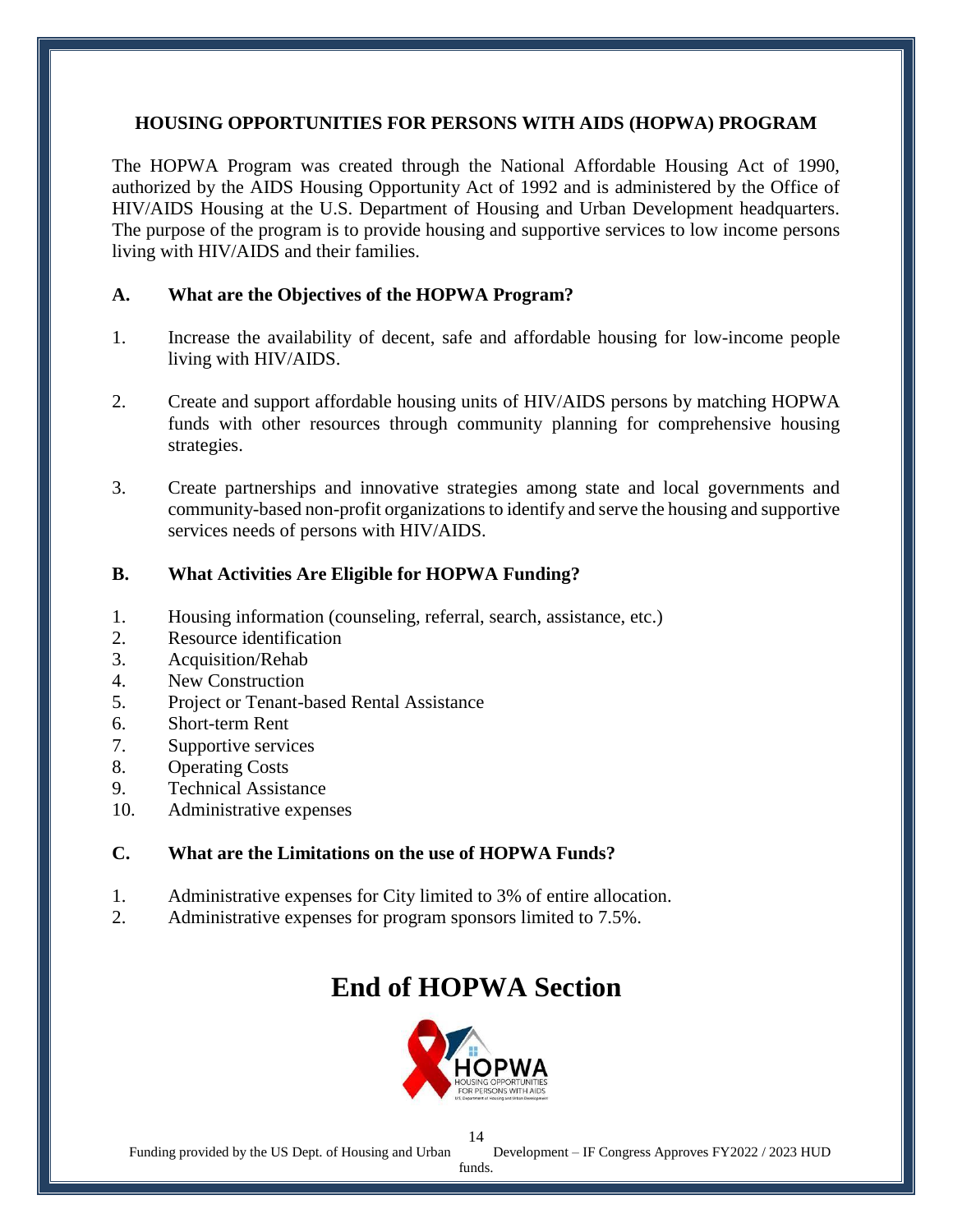### **II. CDBG, ESG, HOME & HOPWA APPLICATION REVIEW PROCESS**

### **A. Application Review**

- 1. CDBG, ESG, & HOPWA Applications subject to review and recommendations by HCD's Project Scoring and Selection Committee.
- 2. HCD develops draft list of Proposed Action Plan projects and presents to the Commission's Administrative Services Committee and Full Commission for Final approval.

### **III. Eligible Applicants Who May Apply**

The City of Augusta accepts proposals from any source, including agencies, governmental entities, civic groups, and individual citizens. However, only certain types of applicants may be designated as *grant recipients*. These include governmental agencies within Augusta and private non-profit organizations serving the City of Augusta. Requests for individual assistance, either as a homeowner or for a business, should *not* be made on this application form, but as follows:

- 1. Individual homeowners needing housing assistance call the Augusta Housing  $\&$ Community Development (AHCD) Department (Housing Rehabilitation Program) at (706) 821-3083 for assistance application information.
- 2. Individual for-profit businesses needing economic development loan assistance call HCD at (706) 834-3338 to speak with CD Coordinator Jennifer Knudson for direct assistance information.

### **IV. The Consolidated Plan Priorities**

The City of Augusta's vision of the community includes providing decent affordable housing, creating and maintaining safe and livable neighborhoods, and fostering economic opportunities for all of its citizens. The major focus of the Consolidated Plan will be affordable housing and homeless assistance, especially for low-to-moderate income families, as required by HUD.

Key priorities include:

- 1. Improving the existing housing stock (rehabilitation);
- 2. Increasing affordable housing opportunities;
- 3. Revitalizing and preserving neighborhoods;
- 4. Supporting a continuum of care to address the needs of families and individuals who are homeless in Augusta;
- 5. Supporting social services that enable families and individuals to meet their basic life needs and improve their quality of life; and
- 6. Improving infrastructure and public facilities to make neighborhoods livable and safe.

NOTE: See Page #19 for a detailed list of FY2022 and FY2023 priorities.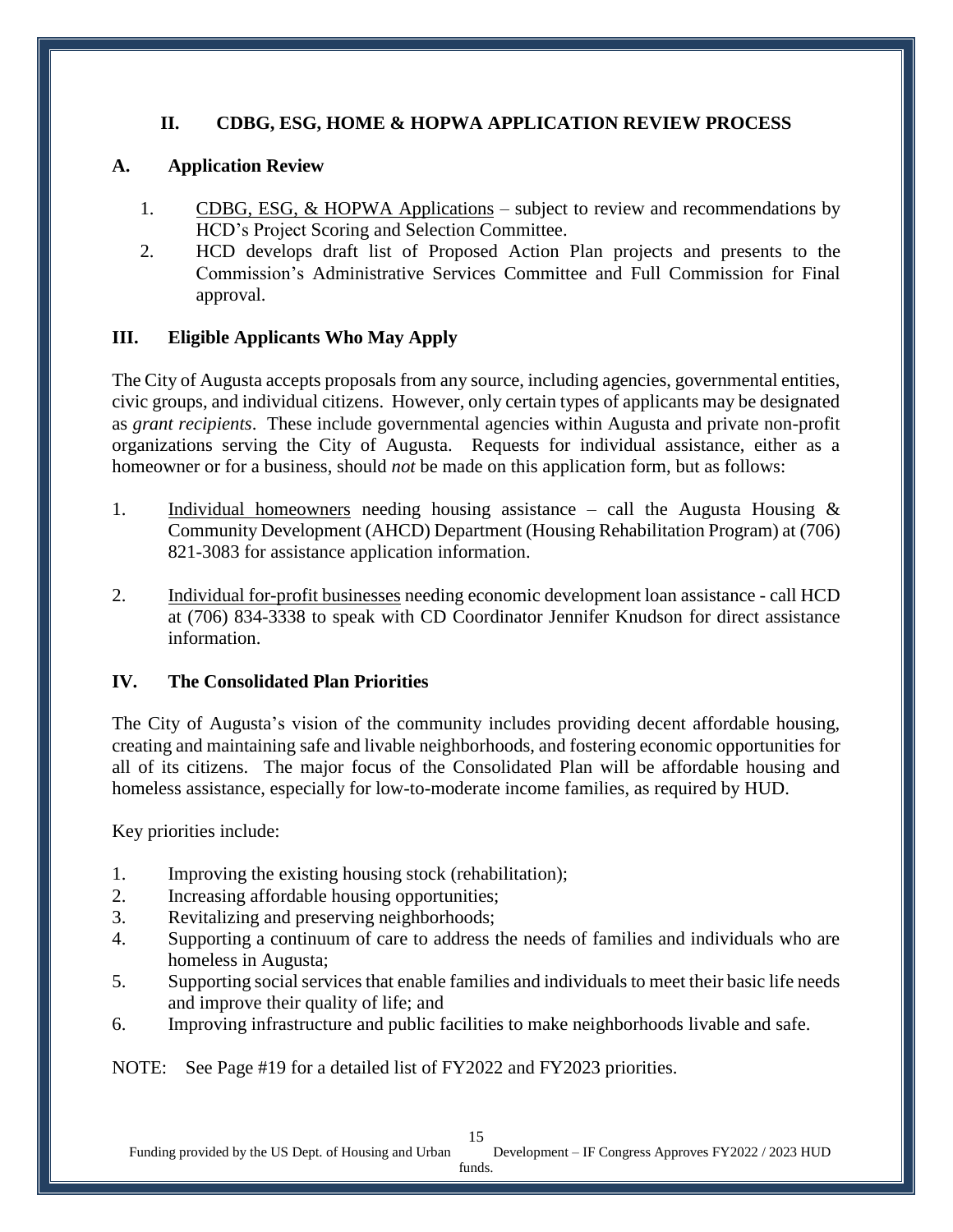### **V. Proposal Review Schedule and Process**

The grant programs operate on a calendar-year basis, with program years that begin January 1 and end December 31, with project funds being available for disbursement at each Quarterly Reporting and Reimbursement period.

The proposal review/processing schedule begins well ahead of the calendar program year, due to the comprehensiveness of the proposal evaluation process, the significant amount of funding being allocated, and the large number of proposals being considered. The proposal process schedule is as follows:

May 11, 2022 – The first public hearing is held virtually on HCD's Facebook Live to inform the public about the CDBG, ESG, HOME and HOPWA programs and obtain citizens ideas on housing and community development needs in Augusta for low and moderate income persons and their neighborhoods.

May 12, 2022 – The "How-to-Apply" application workshop will be held Live on Zoom from 10:00 am to 12:30 noon. Staff will brief potential applicants on the programs and instruct how to apply for the funds. Potential applicants must attend this workshop in order to be eligible to apply for funds from Augusta, Georgia under these awards.

#### **The application deadline is May 30, 2022 by 5:00 PM.**

Beginning May 31, 2022: Applications are reviewed and evaluated by HCD staff for eligibility. Applications are scored based on a number of criteria by HCD's Citizen Advisory Committee Scoring Committee. The evaluation criteria vary from one program to another (e.g. evaluation criteria for CDBG applications are different from those for the ESG program), so applicants should carefully read the application instructions for each program. Recommended projects and funding levels are then determined and the proposed Action Plan for Year 2022 / 2023 is developed and submitted to the Director of HCD for review and approval of recommendations.

June - August 2022: Once HCD approves the recommendations to the Proposed Fiscal Year 2022 / 2023 Annual Action Plan, these recommendations are published in the local newspapers for a 30 day public comment period. At this time a second public hearing is conducted to present the plan to the public. The Administrative Services Committee of the Augusta Commission will subsequently receive these recommendations and, if approved, forward to the Full Commission for final project selections to be approved locally.

The Proposed 2022 / 2023 Action Plan, including citizens' comments, are presented to the Commission for final approval. If approved, the plan is then finalized and submitted to HUD for Final Approval.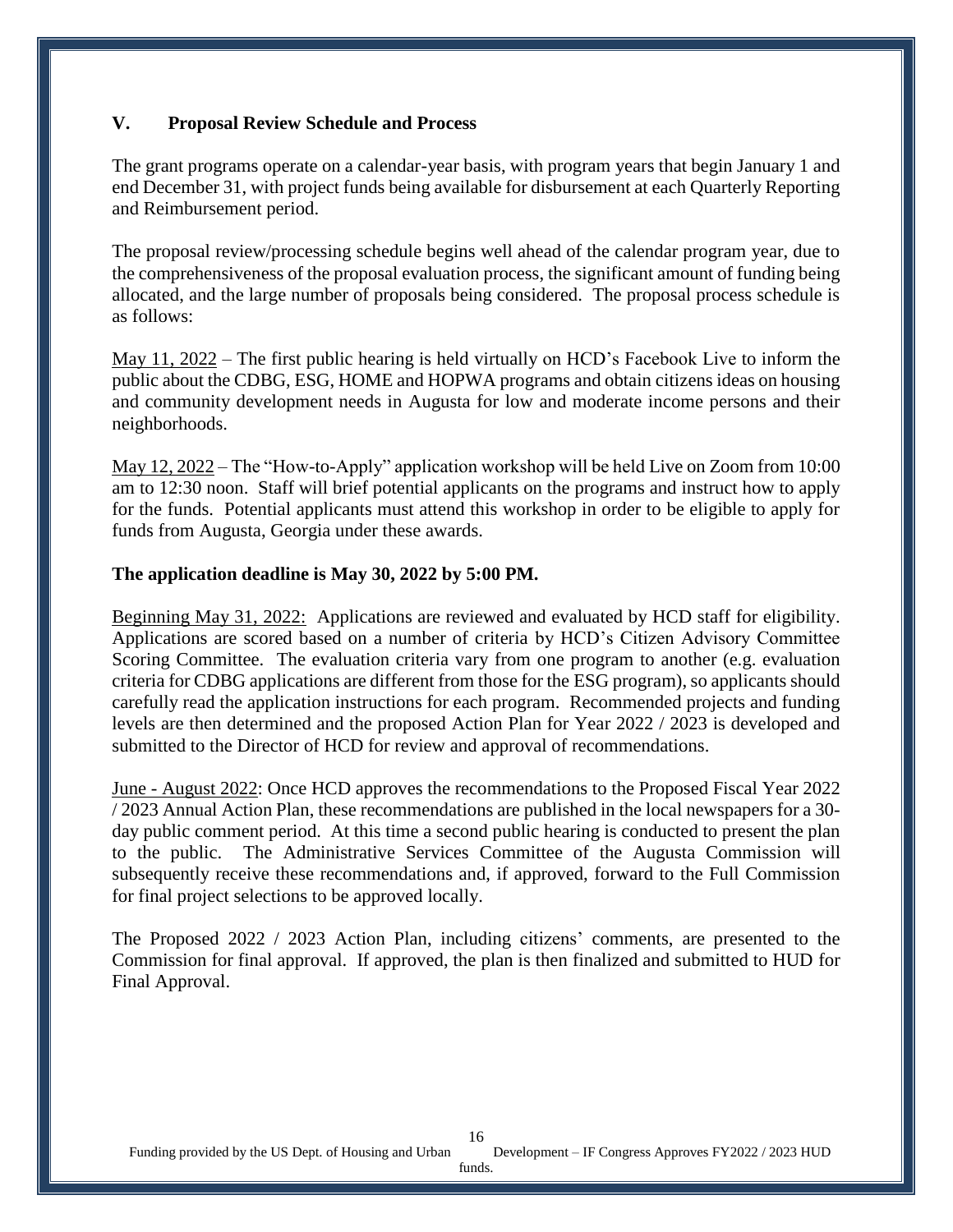### **VI. Application Submission Instructions**

Application Availability: Applications will be available online at <https://portal.neighborlysoftware.com/augusta/Participant/Login> -or<http://augustaga.gov/68/Housing-Development> beginning May 12, 2022.

### **Application Deadline will be May 30, 2022 @ 5:00 PM.**

HCD staff is available to provide technical assistance on how to complete an application or to address questions about the content of the applications **only between May 12, 2022 and May 20, 2022**.

Please send questions to [askhcd@augustaga.gov](mailto:askhcd@augustaga.gov) or call (706) 821-1797 and ask Mrs. April Smith to make an appointment if further technical assistance is required. Assistance with questions related to the content of the application is only available during the technical assistance period (May 12, 2022 – May 20, 2022).

### **VII. Other Requirements:**

- 1. Separate Applications for Separate Projects: If you are requesting funds for two different projects, then two different applications should be submitted. (e.g. ESG services and CDBG public services or ESG RRH and ESG Street Outreach).
- 2. Submitting Applications. Applications for CDBG public services, HOPWA and ESG funding must be completed in full and submitted online (via Neighborly) to the Augusta Housing and Community Development office through the Neighborly Application Portal no later than 5:00 PM on May 30, 2022. Applications sent by mail, FAX or email will not be accepted. Late or incomplete applications will not be considered. Please complete the application in its entirety, meeting minimum threshold requirements, and conforming to Federal regulations for use of funds. Incomplete or inaccurate information in your submission will result in your application being deemed ineligible for funding consideration.
- 3. Audit/Financial Statements: Applicant must provide one (1) copy of the most recent audit or financial statement (See 3 – "Pre-Qualification Criteria"). These audits/financial statements will be submitted as an attachment in the application.
- **4.** Implementation Timetable: Augusta is required to expend CDBG dollars in a timely manner. Each year, HUD evaluates the City of Augusta's expenditures and if a jurisdiction has more than 1.5 times its annual grant amount unexpended, HUD will recapture these grant dollars. All applicants should apply for projects that can be completed within a 12 month period. **All financing for the project should be in place and committed except for the amount for which you are requesting local Federal funds.**
- 5. Contractual Requirements:

Under City of Augusta Policy and Federal laws and regulations, certain requirements must

17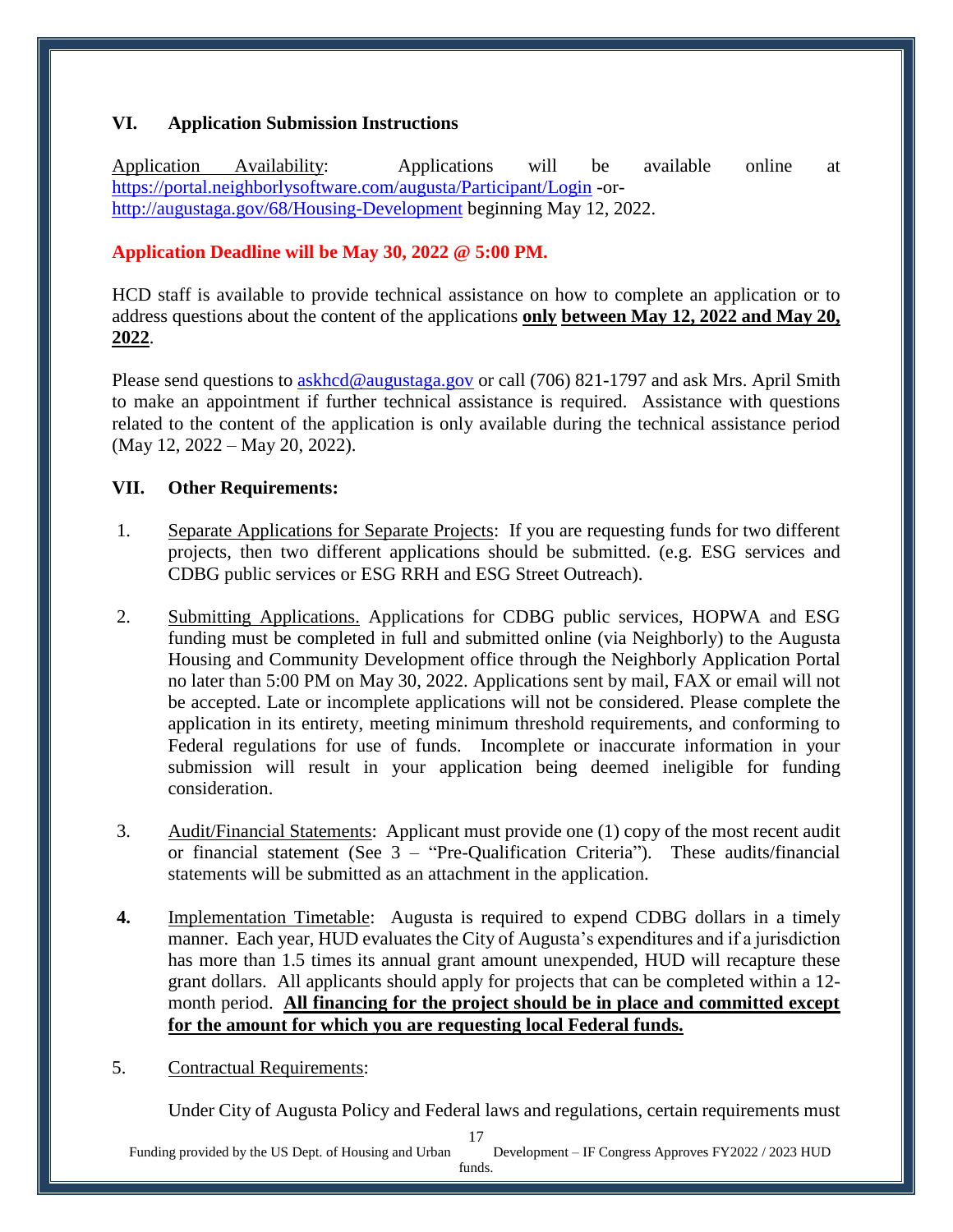be met in order to negotiate an agreement and disburse funds. These requirements include the following:

- A. Except for economic development projects and certain types of housing projects, applicants must demonstrate that they are a private non-profit or governmental agency. If non-profit, they must be incorporated under Georgia State law and have a 501 (c) (3) status.
- B. After an application is approved for funding, a Grant Agreement will be prepared and sent by the City to the person identified by the applicant as the authorized official for execution. The agreement will specify the amount of the award, the period for which the project is approved, duration dates, and administrative provisions. Special conditions attached to the award also will be specified in the agreement. Sub recipients will be required to file regular reports on expenditures, progress toward goals and beneficiaries. Forms for these reports will be provided with the Grant Agreement.
- C. Sub-recipients will be required to obtain adequate insurance covering workmen's compensation, bodily injury, property damage, or automobile liability, and fidelity bond depending on the nature of the project. Also, any necessary licenses for complying with all applicable federal, state and municipal laws, codes and regulations must be obtained.
- D. Sub-recipients will be required to comply with affirmative action and equal opportunity laws. In the event of non-compliance, the agreement may be terminated or suspended in whole or in part.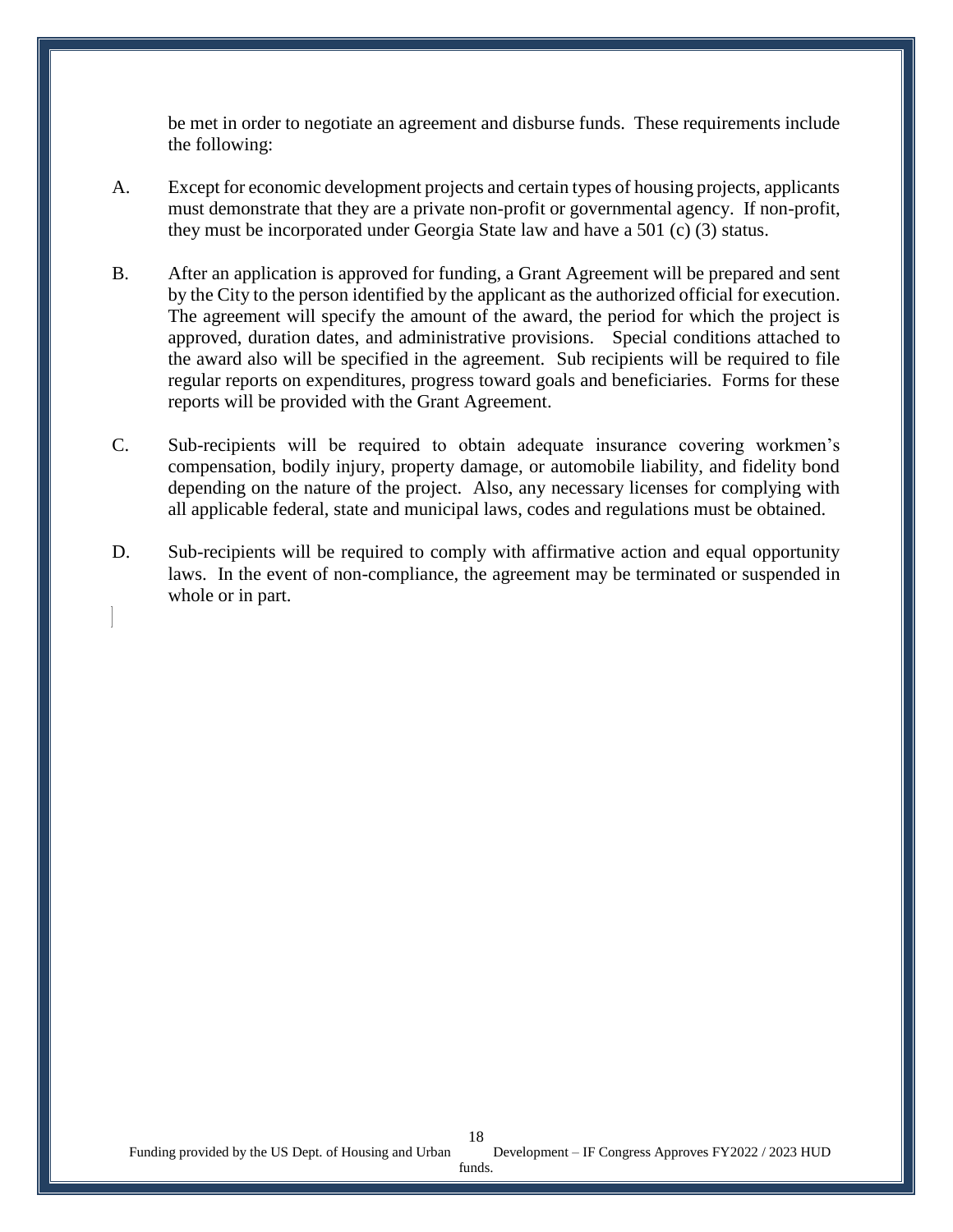### **GLOSSARY OF TERMS**

Τ

| Acronym                         | Definition                                                                                                                                                                                                                                                                                                                                                                                              |
|---------------------------------|---------------------------------------------------------------------------------------------------------------------------------------------------------------------------------------------------------------------------------------------------------------------------------------------------------------------------------------------------------------------------------------------------------|
| 501(c)(3)                       | Corporations, and any community chest, fund, or foundation, organized and<br>operated exclusively for religious, charitable, scientific, etc. purposes that<br>receive an exemption from federal taxation under Section $501(c)(3)$ of the<br><b>Internal Revenue Code</b>                                                                                                                              |
| 501(c)(4)                       | Civic leagues or organizations not organized for profit but operated<br>exclusively for the promotion of social welfare, or local associations of<br>employees, the membership of which is limited to the employees of a<br>designated person or persons in a particular municipality, and the net<br>earnings of which are devoted exclusively to charitable, educational or<br>recreational purposes. |
| AP                              | Action Plan $-$ A jurisdiction annual plan that gives specific information<br>about how the jurisdiction will use its Federal funds to work toward reaching<br>the goals set forth in its Consolidated Plan.                                                                                                                                                                                            |
| <b>CDBG</b>                     | Community Development Block Grant Program - Federal program<br>authorized for community development as a result of Title I of the Housing<br>and Community Development Act of 1974, as amended.                                                                                                                                                                                                         |
| <b>CBDO</b>                     | Community Based Development Organization – Agency established for the<br>purpose of providing neighborhood revitalization, community economic<br>development, or energy conservation under the CDBG Program.                                                                                                                                                                                            |
| <b>CHDO</b>                     | Community Housing Development Organization - A private, nonprofit<br>organization organized under State or local laws for the specific purpose of<br>developing housing.                                                                                                                                                                                                                                |
| CP                              | Consolidated Plan $-$ A jurisdiction long-term strategic plan (3-5 years) that<br>describes community needs, resources, priorities and proposed activities to<br>be undertaken under certain U.S. Department of Housing programs.                                                                                                                                                                       |
| <b>ESG</b>                      | Emergency Solutions Grant Program - Federal program authorized<br>specifically to assist homeless and at-risk persons as a result of Subtitle B of<br>Title IV of the Stewart B. McKinney Homeless Assistance Act, (modified<br>through the HEARTH Act of 2009).                                                                                                                                        |
| <b>HOPWA</b>                    | Housing Opportunities for Persons With AIDS - Federal program created<br>through the National Affordable Housing Act of 1990 and authorized by the<br>AIDS Housing Opportunity Act of 1992. Funds are authorized for use for<br>housing and supportive services for persons medically diagnosed with<br>HIV/AIDS.                                                                                       |
| <b>HOME</b>                     | HOME Investment Partnerships Program - Federal program authorized for<br>housing activities as the result of Title II of the Cranston-Gonzalez National<br>Affordable Housing Act as amended                                                                                                                                                                                                            |
| Entitlement                     | A state or unit of general local government designated by Congress to receive                                                                                                                                                                                                                                                                                                                           |
| Jurisdiction<br>Project Sponsor | federal funds.<br>Agency applying for funds                                                                                                                                                                                                                                                                                                                                                             |
| Subrecipient                    | A public agency or Non-profit agency that receives Federal funds to carry                                                                                                                                                                                                                                                                                                                               |
|                                 | out an eligible activity under a federal program.                                                                                                                                                                                                                                                                                                                                                       |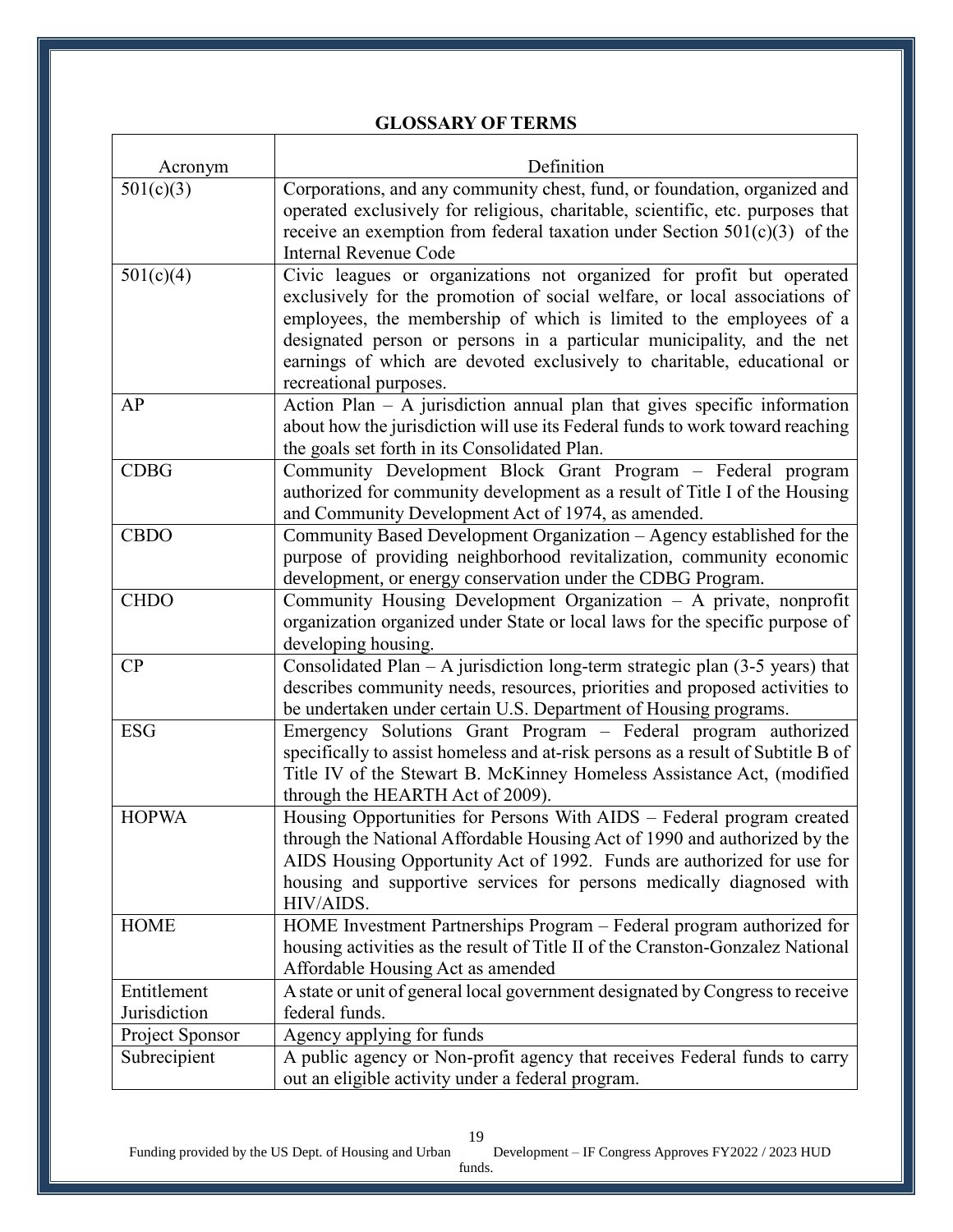### **CONSOLIDATED PLAN PRIORITIES**

### **HOUSING NEEDS**

| <b>PRIORITY</b>      |                      |                           | <b>Priority Need</b> |  |
|----------------------|----------------------|---------------------------|----------------------|--|
| <b>HOUSING NEEDS</b> |                      | Level                     |                      |  |
| (households)         |                      | High, Medium, Low         |                      |  |
|                      |                      | $\mathbf H$               |                      |  |
|                      | <b>Small Related</b> | $0 - 30%$                 |                      |  |
|                      |                      | $\overline{M}$            |                      |  |
|                      |                      | 31-50%                    |                      |  |
|                      |                      | $\mathbf L$<br>51-80%     |                      |  |
|                      |                      | $\overline{\mathbf{H}}$   |                      |  |
|                      |                      | $0 - 30%$                 |                      |  |
|                      | <b>Large Related</b> | $\mathbf M$               |                      |  |
|                      |                      | 31-50%                    |                      |  |
|                      |                      | $\mathbf L$<br>51-80%     |                      |  |
| Renter               | <b>Elderly</b>       | $\overline{H}$            |                      |  |
|                      |                      | $0 - 30%$                 |                      |  |
|                      |                      | $\overline{M}$            |                      |  |
|                      |                      | 31-50%<br>$\mathbf{L}$    |                      |  |
|                      |                      | 51-80%                    |                      |  |
|                      | <b>All Other</b>     | $\, {\rm H}$              |                      |  |
|                      |                      | $0 - 30%$                 |                      |  |
|                      |                      | $\overline{M}$            |                      |  |
|                      |                      | $31 - 50%$<br>$\mathbf L$ |                      |  |
|                      |                      | 51-80%                    |                      |  |
|                      |                      | $\mathbf H$               |                      |  |
| Owner                |                      | $0 - 30%$                 |                      |  |
|                      |                      | $\overline{M}$            |                      |  |
|                      |                      | 31-50%<br>$\mathbf L$     |                      |  |
|                      |                      | 51-80%                    |                      |  |
| <b>Special Needs</b> |                      | $\mathbf H$               |                      |  |
|                      |                      | $0 - 80%$                 |                      |  |

funds.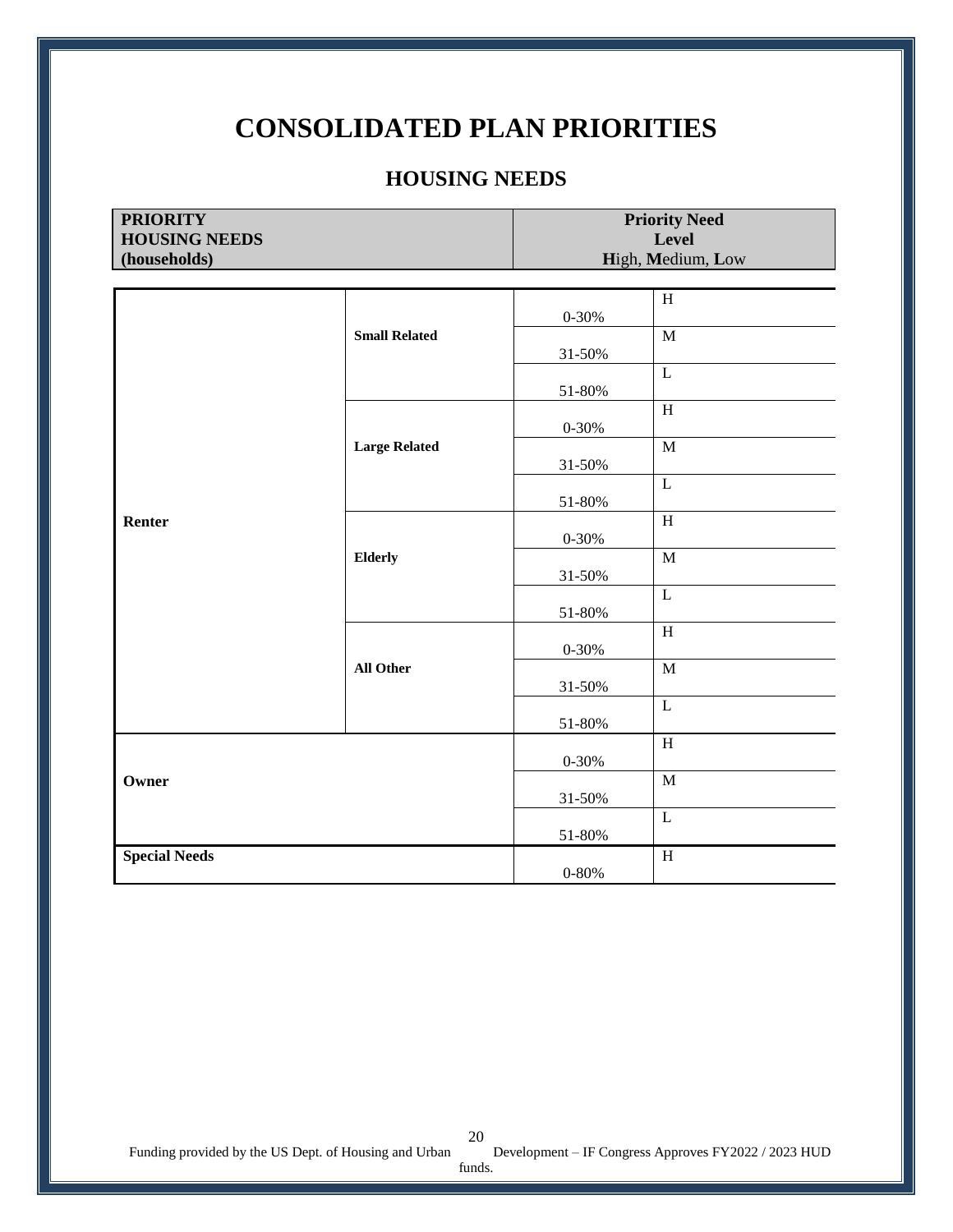|                     |                                                         | <b>Relative Priority</b> |  |
|---------------------|---------------------------------------------------------|--------------------------|--|
| <b>Individuals</b>  |                                                         |                          |  |
| <b>Example</b>      | <b>Emergency Shelter</b>                                | $\mathbf{M}$             |  |
|                     |                                                         |                          |  |
|                     | <b>Emergency Shelter</b>                                | L                        |  |
| <b>Beds / Units</b> | <b>Transitional Housing</b>                             | M                        |  |
|                     | <b>Permanent Housing</b>                                | H                        |  |
|                     |                                                         |                          |  |
|                     | <b>Job Training</b>                                     | H                        |  |
|                     | <b>Case Management</b>                                  | M                        |  |
| <b>Estimated</b>    | <b>Substance Abuse Treatment</b>                        | H                        |  |
| <b>Supportive</b>   | Mental Health Care                                      | M                        |  |
| <b>Services</b>     | <b>Housing Placement</b>                                | M                        |  |
| <b>Slots</b>        | Life Skills Training                                    | H                        |  |
|                     | Other                                                   |                          |  |
|                     | Primary Health Care<br>$\overline{a}$                   | M                        |  |
|                     | <b>Job Placement</b><br>$\sim$                          | M                        |  |
|                     | <b>Homeless Prevention</b><br>$\overline{\phantom{a}}$  | H                        |  |
|                     | Transportation<br>$\overline{\phantom{a}}$              | L                        |  |
|                     | Health Care/Vision/Dental<br>$\blacksquare$             | L                        |  |
|                     | Food Aid<br>$\omega$<br>Clothing                        | L<br>L                   |  |
|                     | $\overline{\phantom{a}}$<br>Furniture/Goods<br>$\sim$   | M                        |  |
|                     | Legal Assistance<br>$\overline{\phantom{a}}$            | H                        |  |
|                     | Respite Care<br>$\overline{\phantom{a}}$                | H                        |  |
|                     | Day shelter services for the homeless<br>$\overline{a}$ | H                        |  |
|                     |                                                         |                          |  |
|                     | <b>Chronic Substance Abusers</b>                        | M                        |  |
|                     | Seriously Mentally Ill                                  | H                        |  |
| <b>Estimated</b>    | Dually - Diagnosed                                      | H                        |  |
| Sub-                | Veterans                                                | L                        |  |
| populations         | Persons with HIV/AIDS                                   | H                        |  |
|                     | Victims of Domestic Violence                            | H                        |  |
|                     | Youth                                                   | $H_{\rm}$                |  |
|                     | Other                                                   | M                        |  |
|                     |                                                         |                          |  |

### **HOUSING: Homeless and Special Needs Population**

 **Though this is a list of local priorities, HUD has also identified Rapid Re-housing activities as a high priority at the national level.**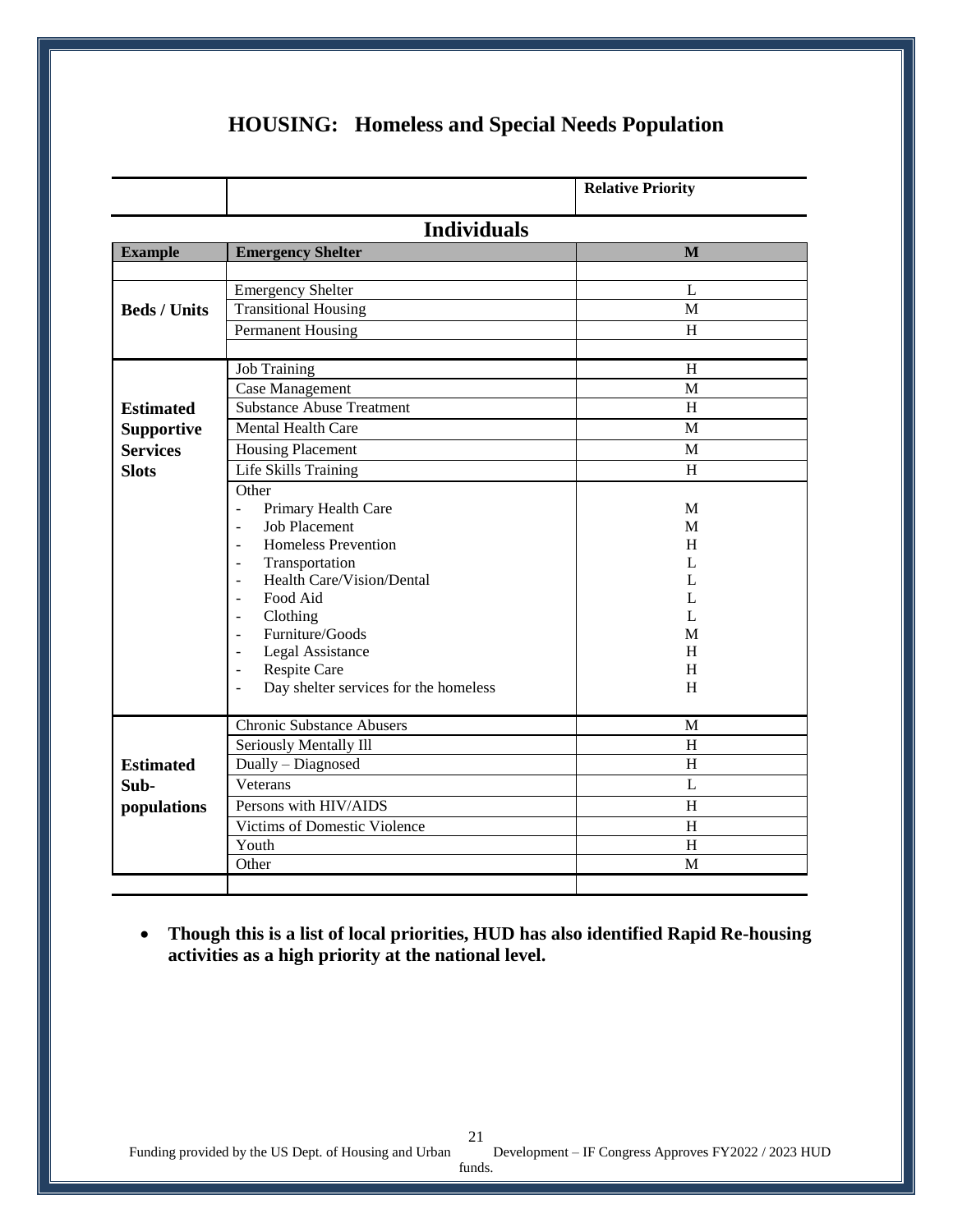### **CURRENT COMMUNITY DEVELOPMENT NEEDS**

|                                            | <b>Priority Need Level</b> |
|--------------------------------------------|----------------------------|
| PRIORITY COMMUNITY DEVELOPMENT             | High, Medium, Low,         |
| <b>NEEDS</b>                               | No Such Need               |
| <b>PUBLIC FACILITY NEEDS (projects)</b>    |                            |
| <b>Senior Centers</b>                      | H                          |
| <b>Handicapped Centers</b>                 | M                          |
| <b>Homeless Facilities</b>                 | H                          |
| <b>Youth Centers</b>                       | M                          |
| Child Care Centers                         | M                          |
| <b>Health Facilities</b>                   | М                          |
| Neighborhood Facilities                    | H                          |
| Parks and/or Recreation Facilities         | H                          |
| Parking Facilities                         | M                          |
| Non-Residential Historic Preservation      | L                          |
| Other Public Facility Needs                | L                          |
| <b>INFRASTRUCTURE</b> (projects)           |                            |
| Water/Sewer Improvements                   | M                          |
| <b>Street Improvements</b>                 | M                          |
| Sidewalks                                  | M                          |
| Solid Waste Disposal Improvements          | M                          |
| <b>Flood Drain Improvements</b>            | H                          |
| Other Infrastructure Needs:                |                            |
| - Privately Owned Utility Connections      | H                          |
| <b>PUBLIC SERVICE NEEDS (people)</b>       |                            |
| <b>Senior Services</b>                     | H                          |
| Handicapped Services                       | H                          |
| <b>Youth Services</b>                      | H                          |
| <b>Child Care Services</b>                 | H                          |
| <b>Transportation Services</b>             | M                          |
| <b>Substance Abuse Services</b>            | H                          |
| <b>Employment Training</b>                 | H                          |
| <b>Health Services</b>                     | H                          |
| <b>Homeless Services</b>                   | H                          |
| Victims of Domestic Violence               | $\boldsymbol{\mathrm{H}}$  |
| Abused & Neglected Children                | H                          |
| <b>Lead Hazard Screening</b>               | L                          |
| Crime Awareness                            | H                          |
| Other Public Service Needs:                |                            |
| <b>Emergency Financial Assistance</b>      | H                          |
| Fair Housing<br>Legal                      | H<br>М                     |
| Mental                                     | М                          |
| Other                                      | L                          |
| <b>ECONOMIC DEVELOPMENT</b>                |                            |
| ED Assistance to For-Profits(businesses)   | H                          |
| ED Technical Assistance(businesses)        | H                          |
| Micro-Enterprise Assistance(businesses)    | H                          |
| Rehab; Publicly- or Privately-Owned        |                            |
| Commercial/Industrial (projects)           | M                          |
| C/I* Infrastructure Development (projects) | L                          |
| Other C/I* Improvements(projects)          | L                          |